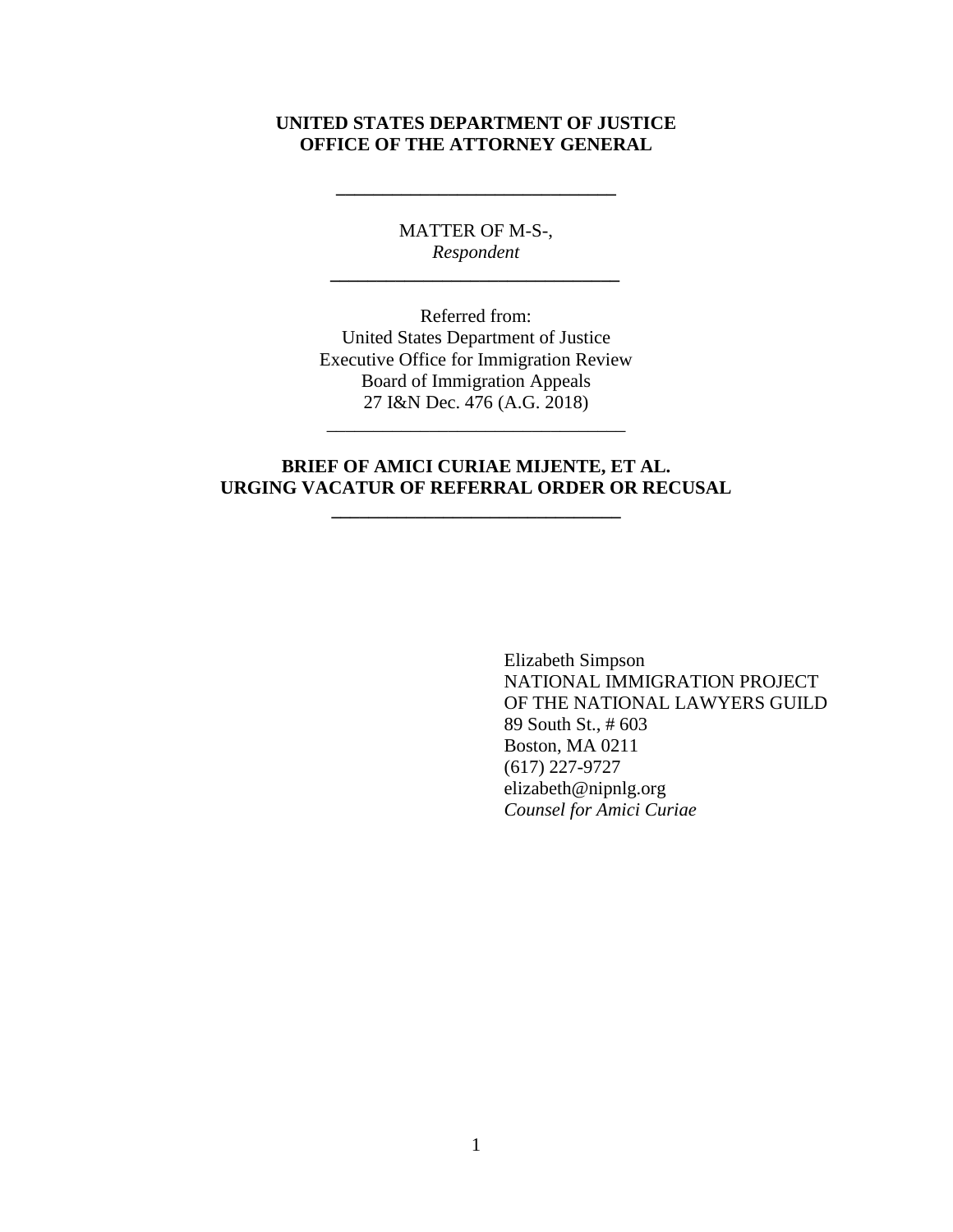#### **INTRODUCTION AND SUMMARY OF ARGUMENT**

The Attorney General has referred this case to himself under  $8 \text{ C.F.R.}$ ,  $8 \frac{1003.1(h)(1)(i)}{i}$ . At issue in this case is the availability of a bond hearing before an Immigration Judge (IJ) for noncitizens screened into removal proceedings under section 235(b)(1) of the Immigration and Nationality Act, 8 U.S.C. § 1225(b)(1), 240, 8 U.S.C. § 1229a, following a positive credible fear determination. He seeks to overturn the Board's decision in *Matter of X-K-*, 23 I&N Dec. 731 (BIA 2005), and force thousands of asylum seekers to languish in public and private detention facilities pending the outcome of their removal proceedings, forcing many to give up hope and be forced to return to the dangerous conditions from which they fled.

This move would permit the Executive to unilaterally expand mass incarceration, to the great profit of private detention facilities that donated to President Trump's campaign and which lobby the Trump Administration. It would raise an actual conflict of interest, or, at best, the appearance of such a conflict. It would continue to expose asylum seekers to widespread medical neglect, sexual assault, labor violations, solitary confinement, and other inhumane and degrading conditions. Because of his known animosity toward asylum-seekers, his vested financial interest in the expansion of mass incarceration, and his impulses towards totalitarian government, it would violate due process for Attorney General Sessions to decide this case.

#### **INTEREST OF AMICI CURIAE<sup>1</sup>**

Over 50 immigrant rights organizations submit this brief. They are:

#### **Mijente**

 $\overline{\phantom{a}}$ 

Mijente is a digital and grassroots hub for Latinx and Chicanx movement building and organizing. We seek to increase the profile of policy issues that matter to Latinx communities and increase the participation of Latinx and Chicanx people in the broader movements for racial, economic, climate and gender justice.

<sup>&</sup>lt;sup>1</sup> No party's counsel authored this brief in whole or in part; no party's counsel contributed money that was intended to fund the preparation or submission of this brief; and no person (other than amici curiae, their counsel, or their members) contributed money that was intended to fund the preparation of this brief.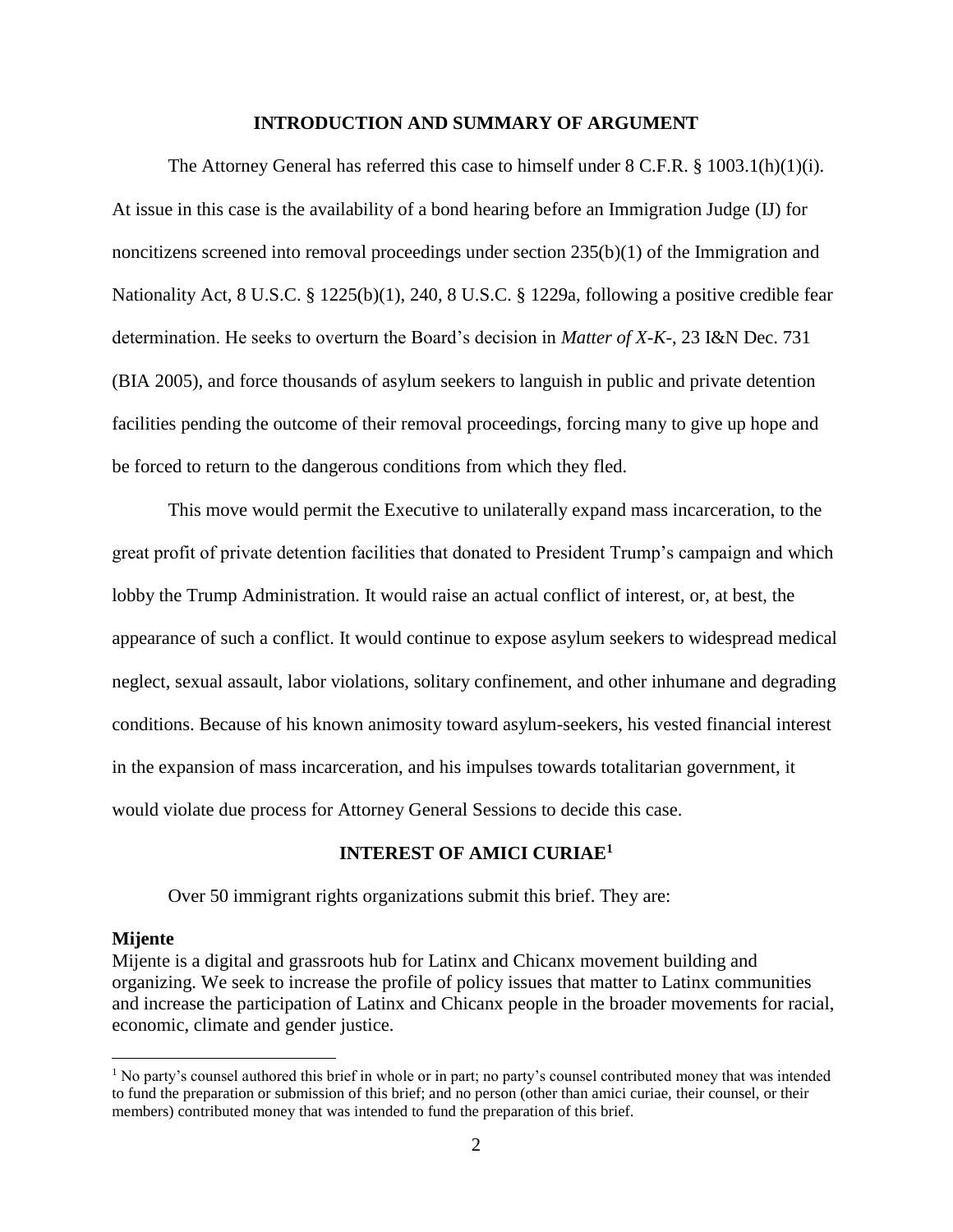### **Adelante Alabama Worker Center**

Adelante Alabama Worker Center ("Adelante") is a non-profit community organization based in Birmingham, Alabama that unites low-wage and immigrant workers and their families to defend their rights, promote their dignity, and pursue justice for all. Adelante engages in community education, organizing, media advocacy, and litigation to challenge workplace exploitation, detention and deportation, racial profiling and other unlawful practices that affect immigrant workers in Alabama. Adelante provides and coordinates pro bono legal representation for detained immigrants seeking release from detention in Alabama and Louisiana. Adelante is the anchor organization for the Shut Down Etowah campaign, a collective of civil and immigrants' rights organizations and individuals working to expose human rights abuses at the Etowah County Detention Center in Gadsden, Alabama.

# **The Black Alliance for Just Immigration**

The Black Alliance for Just Immigration (BAJI) believes that a thriving multiracial democracy requires racial, social and economic justice for all. African Americans and black immigrants are stronger together and they can win by becoming leaders in the fight against structural racism and systemic discrimination. BAJI was formed to bring Black voices together to advocate for equality and justice in their laws and their communities.

# **Black LGBTQ+ Migrant Project**

Through leadership development, capacity building, and organizing, the Black LGBTQ+ Migrant Project (BLMP) addresses the ways in which our community is targeted by the criminal law and immigration enforcement system, and marginalized in the broader migrant community and movement.

### **Boston Immigration Justice Accompaniment Network / Beyond Bond Fund:**

We are a network of faith communities, individuals and other activist groups working to provide mutual aid and support to those of us facing deportation and jail because of immigration status. We accompany people in court and at check-ins, raise money for bond, and try to reduce harm in the moment while fighting for a world of no jails, no borders and no walls. We honor people's dignity and choices in a system that denies dignity and choice; judge the system, not people and fight for one another as family, because we are.

### **Brooklyn Community Bail Fund:**

The Brooklyn Community Bail Fund pays bail for New Yorkers who can't afford even modest amounts, and who would be jailed or forced to plead guilty just to go home. In operation since 2015, BCBF is the largest charitable bail fund in the country and has made bail payments in excess of \$3,500,000 to secure the pretrial freedom of over 3,500 people. We work with allies here in New York and across the country in the fight to end the criminalization of race and poverty and all forms of wealth-based detention.

### **Casa San Jose, Pennsylvania**

Casa San Jose is a community resource center that advocates and empowers Latinxs in Allegheny County by promoting self-sufficiency and thoughtful integration of communities. We are currently raising money for bond hearings at this moment. We have a network of volunteer attorneys that want to help folks that have been detained obtain a bond hearing. Our fund is to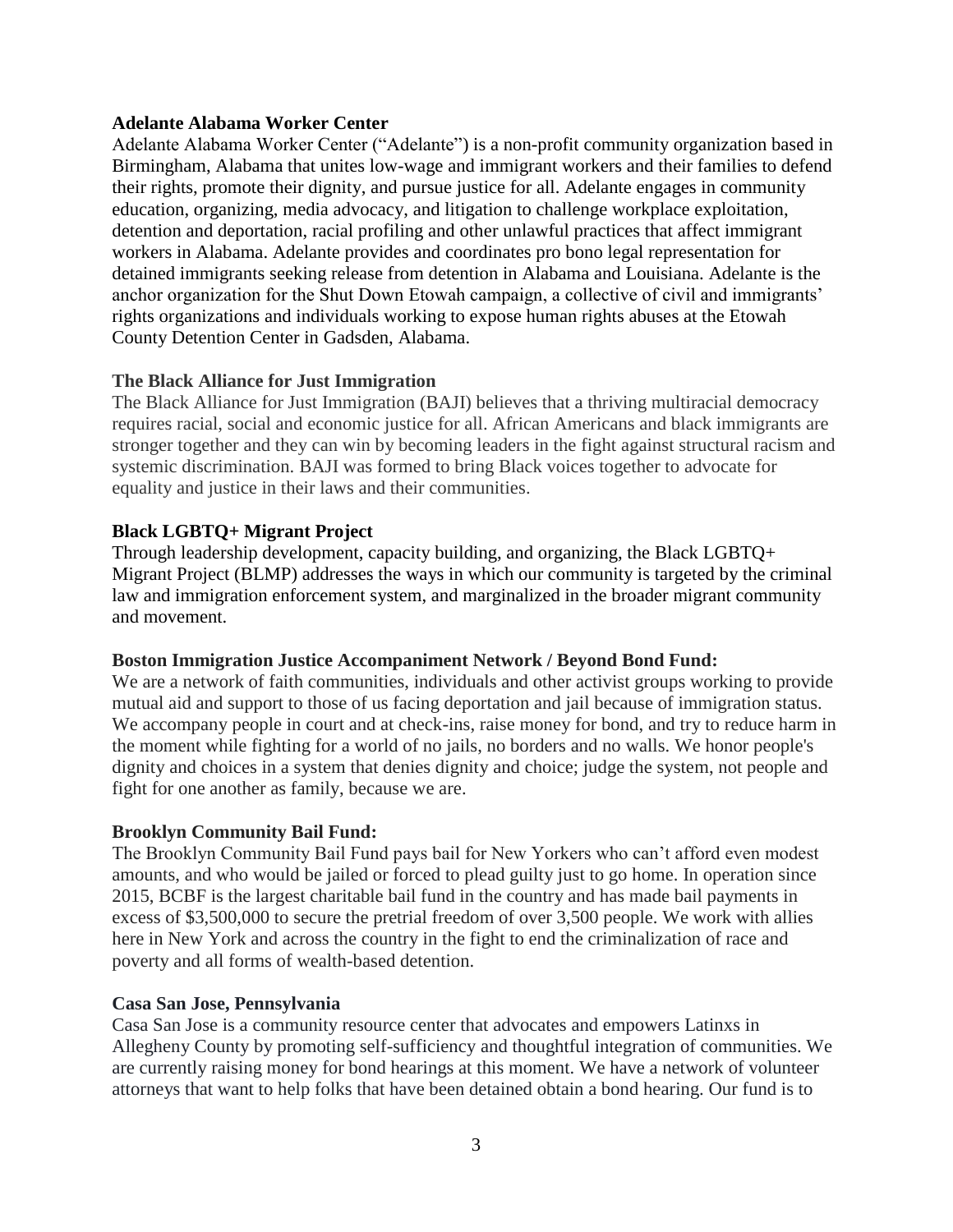help pay the attorney fees associated with requesting a bond hearing to help immigrants get through the financial burden of bond hearings that they would otherwise not afford or not receive any other help with. Many families are separated for long periods of time while they wait for court hearings, hence the continued separation of families. We're hoping that our bond will help our families be reunited, as we await and advocate for the end to family separation.

## **The Center for Constitutional Rights ("CCR")**

The Center for Constitutional Rights ("CCR") is a national non-profit legal and educational organization dedicated to advancing and protecting the rights guaranteed by the United States Constitution and international human rights law. Founded in 1966, CCR has a long history of litigating cases on behalf of those with the fewest protections and least access to legal resources, including numerous landmark civil and human rights cases fighting for racial and immigrant justice, on behalf of those in civil immigration detention, and those seeking the right to apply for asylum. CCR's recent work on behalf of immigrant communities includes litigation on behalf of individuals in civil immigration detention, see *Ziglar v. Abbasi*, Nos. 15-538, 15-539, 15-363, 582 U.S. \_\_\_, (2017) and *D.J.C.V. v. ICE*, No. 18-cv-9115 (AKH) (S.D.N.Y. Oct. 15, 2018), and those seeking to apply for asylum, see *Al Otro Lado, Inc. v. Nielsen*, No. 17-cv-02366, 327 F. Supp. 3d 1284 (S.D. Cal. 2018).

# **La ColectiVA, Virginia**

La ColectiVA is an inclusive collaborative led by gente Latinx who are committed to upholding social justice and equity. By empowering our community and fostering leadership, we challenge norms of xenophobia, white supremacy, colonialism, and cis hetero-patriarchy. Our diverse membership builds bridges across movements that won't stop till we are all free.

### **Colorado Freedom Fund :**

The Colorado Freedom Fund (CFF) works to end money bond while restoring the presumption of innocence for people jailed only due to inability to afford bail. CFF posts primarily criminal legal bonds, but the families with whom we work often face immigration challenges as well including needing assistance with bond hearings and immigration bonds.

### **Compañeros Inmigrantes de las Montañas en Accion**

The Compañeros Inmigrantes de las Montañas en Acción (CIMA) connects, strengthens and organizes communities to take action for immigrants' rights in Western North Carolina. CIMA strives for inclusive communities with justice, freedom, and equality for all. CIMA deals with bond hearings since we work with community members that have come into contact with ICE, either by operations the agency makes or by people being picked up at the local jail for minor offenses. At times, these members are not given a bong or a given a high bond they cannot afford. Therefore keeping them in detention for longer amount of time.

### **Connecticut Bail Fund:**

Connecticut Bail Fund is a grassroots and abolitionist community organization working to reduce the harms of incarceration while building power among individuals and families impacted by incarceration, homelessness, and deportation.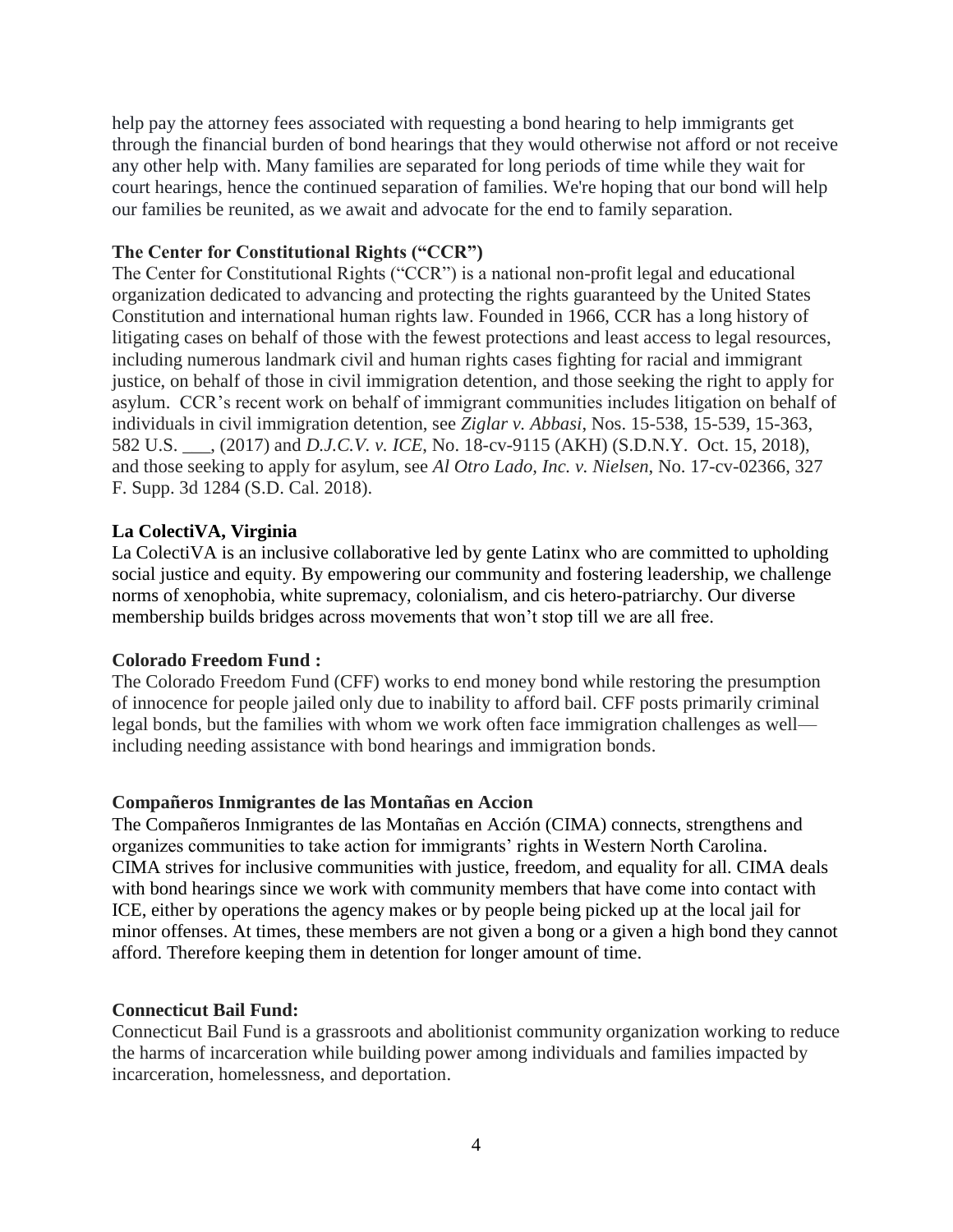### **Cville Immigrant Bond Fund, Charlottesville, Virginia**

The Cville Immigrant Bond Fund has been established to assist local families in obtaining release and legal defense for loved ones detained by Immigration and Customs Enforcement (ICE).

#### **Detained Migrant Solidarity Committee**

(DMSC) is a community group based in El Paso, TX, that fights to free the border from the criminalization and mass incarceration of migrants. We aim to reach this goal through support services, organizing, and actions that promote more humane public policy and respect for migrants and other marginalized communities.

#### **Detention Watch Network**

Detention Watch Network (DWN) is a coalition of approximately 200 organizations and individuals working against the injustices of the immigration detention and deportation systems. DWN members are lawyers, activists, community organizers, advocates, social workers, clergy, formerly detained immigrants, and affected families from around the country. They are engaged in individual case and impact litigation, documenting conditions violations, local and national administrative and legislative advocacy, community organizing and mobilizing, visitation, teaching, and support for immigrants seeking release from detention.

### **Eastern Iowa Community Bond Project (Iowa City, IA):**

The Eastern Iowa Community Bond Project aims to increase access to due process by providing immigration bail and additional legal support to immigrants arrested and imprisoned by Immigration and Customs Enforcement. We are an all-volunteer run and community supported effort whose goal is to provide a direct positive intervention within a justice system that unfairly punishes individuals who lack adequate financial resources to pay a bond amount up front. We aim to recognize the many contributions of immigrants to our lives and to our communities.

### **Episcopal City Mission (ECM)**

Episcopal City Mission (ECM) fights for racial, economic and immigrant justice through building relationships of shared power with faith rooted communities, grass-roots organizations and community organizing movements in Massachusetts. Our Episcopal lens invites us to see all life as sacred and worthy of dignity and justice. This understanding guides us as we face into the dynamics of power and enable access and liberation for all communities. ECM's Immigrant Justice Bond Fund works in partnership with local Episcopal Parishes and Grass-Roots Organizations to increase access to lawyers and bond funds for our immigrant neighbors. In addition, people offered funds are supported in their re-entry into their local community.

#### **El Refugio Ministry**

A ministry of hospitality and visitation serving immigrants at Stewart Detention Center and their families and friends.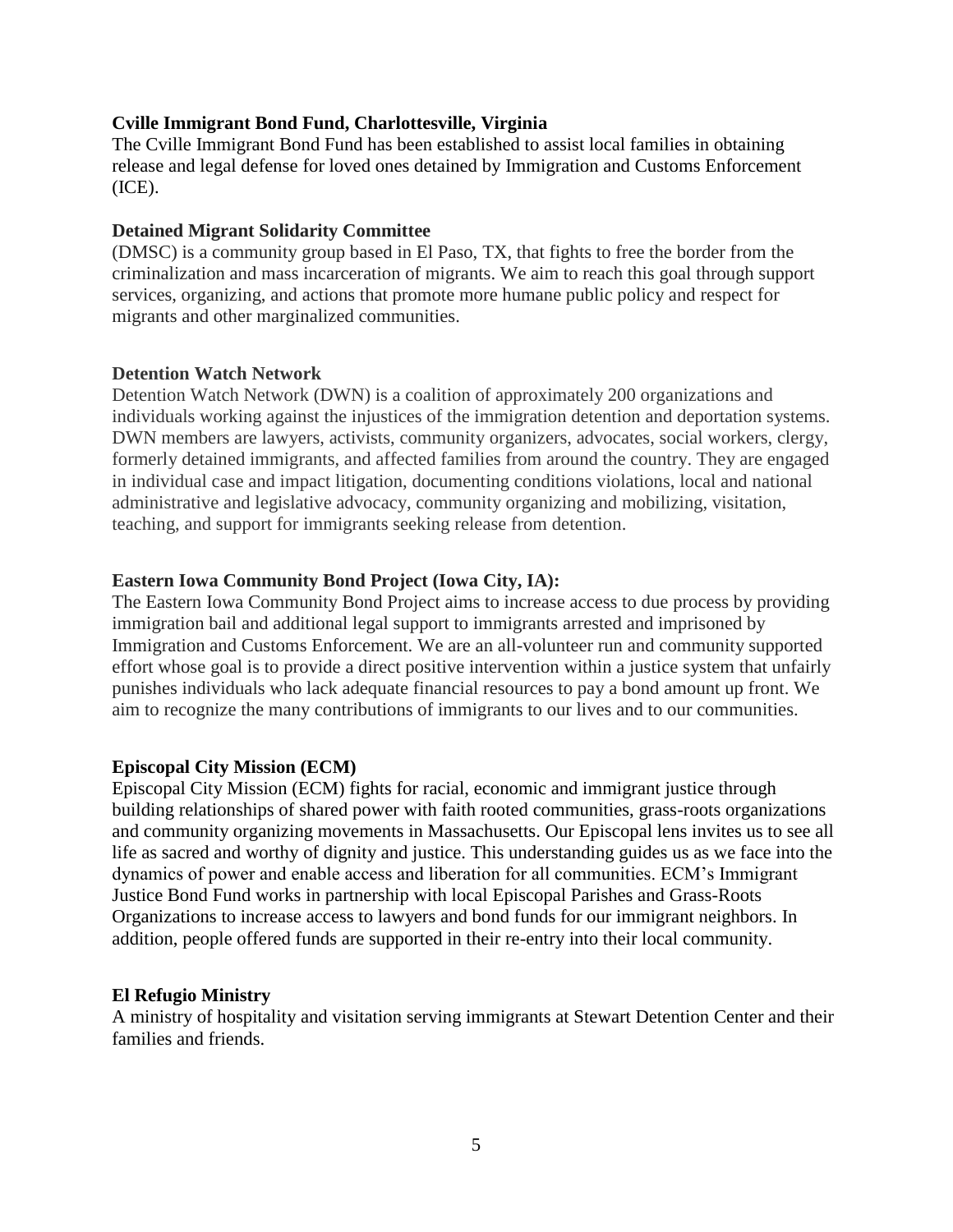#### **Familia: Trans Queer Liberation Movement**

Familia: Trans Queer Liberation Movement is a national trans and queer Latinx organization working at the intersections of LGBTQ and immigrant rights, and racial justice. Our mission is to achieve the collective liberation of trans, queer, and gender nonconforming Latinxs through community building, grassroots organizing, advocacy, and education. We have been working with trans and queer asylum seekers for more than 4 years and many of them have come to the United States seeking safety and protection. Taking away the availability of a bond hearing before an immigration judge for trans and queer asylum seekers will allow for trans and queer detainees to be further physically and sexually abused. For this community, being able to be granted a bond is a matter of life or death.

### **Freedom for Immigrants:**

Freedom for Immigrants is devoted to abolishing immigration detention, while ending the isolation of people currently suffering in this profit-driven system. We visit and monitor 55 immigrant prisons and jails, and we run the largest national hotline for detained immigrants. Through these windows into the system, we gather data and stories to combat injustice at the individual level and push systemic change. Freedom for Immigrants runs a [National Detention](https://www.freedomforimmigrants.org/national-bond-fund)  [Bond Fund.](https://www.freedomforimmigrants.org/national-bond-fund)

### **Fronterizo Fianza Fund:**

The Fronterizo Fianza Fund is an immigrant bond fund serving detained people in Far West Texas and New Mexico, established in early 2018. Well over 50% of the individuals we have helped bond out of detention are arriving asylum seekers.

### **Georgia Alliance for Social Justice**

Working together to empower and mobilize the people of Georgia towards justice and equity for all.

### **Georgia Detention Watch**

Georgia Detention Watch (GDW) is a coalition of organizations and individuals that advocate, alongside immigrants, to end the inhumane and unjust detention and law enforcement policies and practices directed against immigrant communities in our state.

### **Georgia Latino Alliance for Human Rights**

The Georgia Latino Alliance for Human Rights (GLAHR) is a grassroots community organizing non-profit that develops statewide grassroots leadership in Latina/o/x immigrant communities in Georgia. Through two decades of combining organizing, communications, and advocacy, GLAHR has established a powerful network of informed community members and local committees (comites populares) to defend and advance the civil and human rights of Latinas/os/xs and immigrants regardless of immigration status.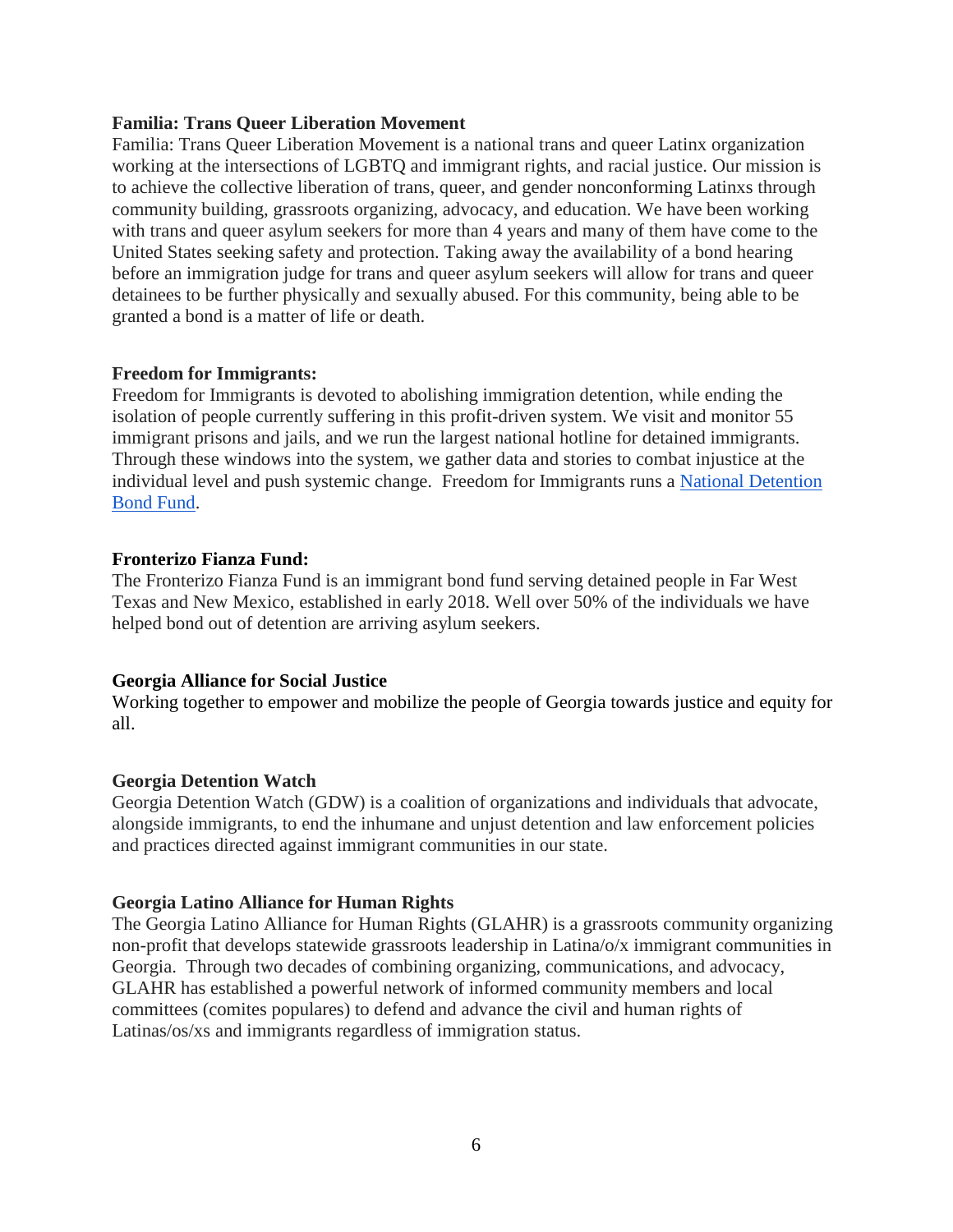### **Georgia WAND**

Georgia WAND Education Fund's mission is to educate the public and opinion leaders about the need to reduce violence and militarism in society, and redirect excessive military spending to unmet human and environmental needs.

# **Grass Roots Alliance for Immigrant Rights, South Carolina**

The mission of the Grassroots Alliance for Immigrant Rights(GAIR) is to challenge immigration detention and deportation policies and document abuses and injustices in that system, end collaborations between Law Enforcement Agencies in SC, and advocate for meaningful changes that promote respecting the human rights and dignity of immigrants in South Carolina.

# **Grassroots Leadership:**

Grassroots Leadership works for a more just society where prison profiteering, mass incarceration, deportation and criminalization are things of the past. At Grassroots Leadership, we work with women detained at the T. Don Hutto Detention Center in Taylor, TX. Through our visitation program, we support women while they go through their immigration court cases, including the bond process.

# **Immigrant Families Defense Fund:**

The Immigrant Family Defense Fund (IFDF) is a network of teachers, parents, and other loved ones of children in Northern California schools who volunteer their time to support and empower immigrant families threatened with detention and deportation. IFDF facilitates access to legal representation and assists students and their parents, siblings and teachers get released on bond, ensuring families stay together and fight their deportation cases from a place of safety and freedom.

# **IUC Ministerios Rios de Agua Viva / Joy Like a River United Church of Christ, Grand Rapids, MI**

Joy Like a River United Church of Christ stands on three pillars; 1) Immigrant Welcoming, 2) Open and Affirming of All of God's Children and 3) We are Sanctuary Church that embraces the innate dignity and worth of All of God's Children.

We believe that everyone deserves a safe and sacred space to simply be. We will continue to oppose policies that criminalize our global siblings, kidnap children from their parents, forces family separations, deports parents while refusing to release their children and denies these parents and their children the legal protections they are entitled to and denies them their due process. We fundamentally believe that all are God's children. None of God's children are illegal. We stand with our global siblings because it is the right and just thing to do as a community of faith. Rev. Justo González, II, Pastor and Pastor Daniel Montejo, Associate Pastor.

### **Jewish Voice for Peace**

Jewish Voice for Peace (JVP) is a national, grassroots organization seeking justice for all the people of Israel/Palestine. JVP has over 200,000 online supporters, over 60 chapters, a youth wing,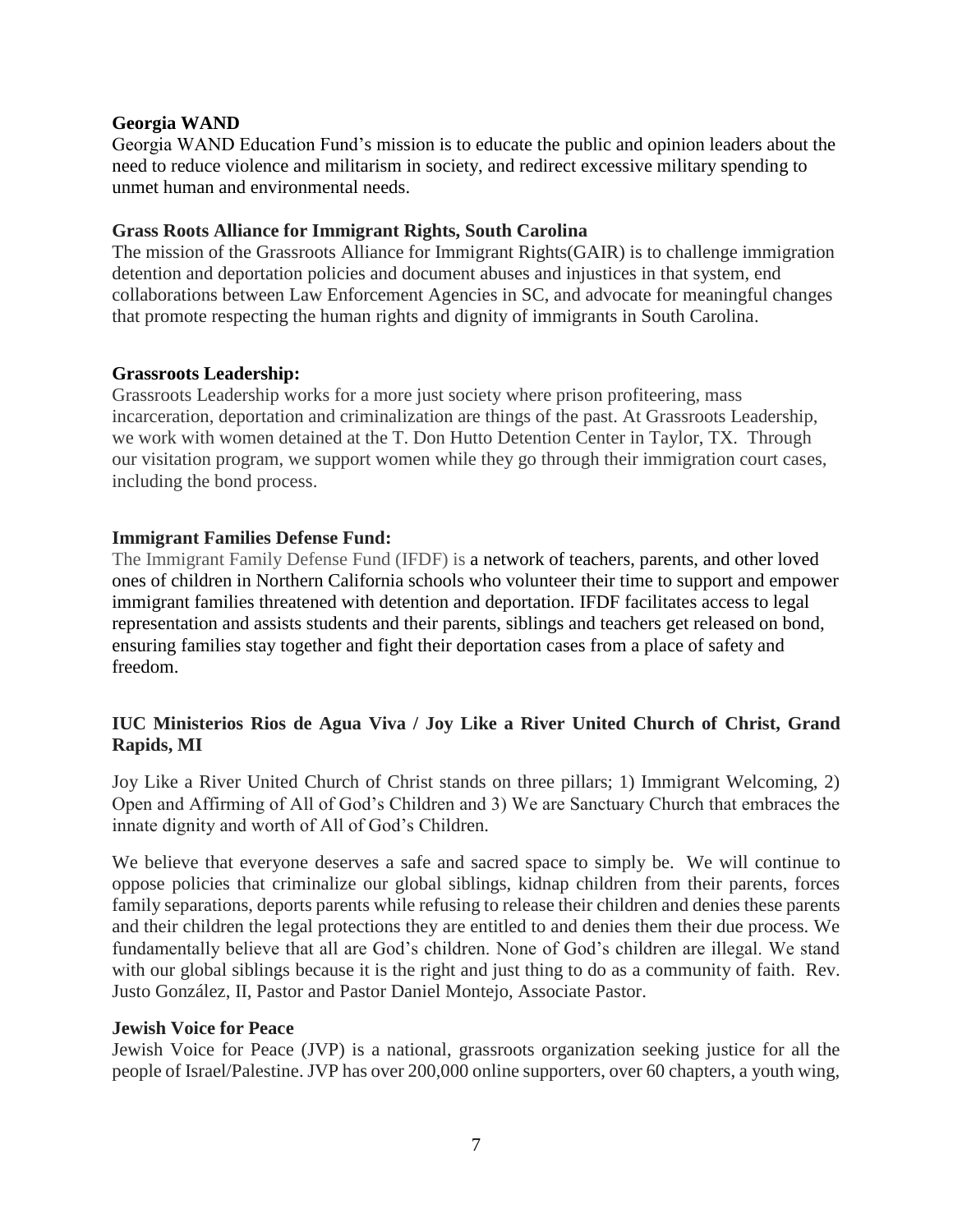a Rabbinic Council, an Artist Council, an Academic Advisory Council, and an Advisory Board made up of leading U.S. intellectuals and artists.

JVP organizes for human rights for immigrants, refugees and other marginalized communities from Palestine to the US-Mexico border, such as with the Deadly Exchange campaign, which seeks to end US-Israel exchange trips of police, ICE, military officials and others.

### **Juntos**

Juntos is a Latinx immigrant community-led social justice organization in Philadelphia, Pennsylvania working to create organized, vocal & healthy communities prepared to fight for our rights. We combine leadership development, community organizing & focused collaborations with other community-based organizations to build power for our community so we may be active agents of change. We believe all residents, regardless of immigration status, deserve a quality education & the freedom to live & work with dignity

# **Make the Road - New York**

Make the Road New York (MRNY) builds the power of immigrant and working class communities to achieve dignity and justice. MRNY has community centers in five immigrant communities in New York - in Brooklyn, Queens, Staten Island, Long Island and Westchester. MRNY provides deportation defense through legal services and community organizing and believes in ending immigration detention.

# **Migrant Center for Human Rights:**

The Migrant Center for Human Rights works to advance the human rights of all migrants by increasing legal knowledge and access to legal services at the South Texas Detention Complex in Pearsall, Texas. We carry out our mission by providing free and low-cost legal services to lowincome immigrants facing removal from the United States, primarily through our Protecting the Persecuted program (writing asylum applications and declarations in English, researching and compiling evidence, preparing for hearings and appeals), our Unjustified Detention program (parole, bond, and habeas cases), and our Access to Justice program (language access, separated family policies, and detention conditions). In addition to our legal work we engage in community education and policy advocacy on behalf of the detained immigrants we work with. We have extensive first-hand experience of how important the right to a bond hearing is for our clients and other immigrants in detention in ensuring that their Constitutional due process and liberty interests are protected.

### **The Minnesota Freedom Fund**

The Minnesota Freedom Fund is a community bail fund based in Minneapolis Minnesota. We work to end the harm done to our communities by the imposition of bail and bonds. We support both individuals caught in the legal system unable to afford bail and immigrants targeted by ICE who are unable to afford their release.

### **National Bail Fund Network**

The National Bail Fund Network is a network of over forty community bail and bond funds across the country that pool community resources to free people by paying bail/bond in the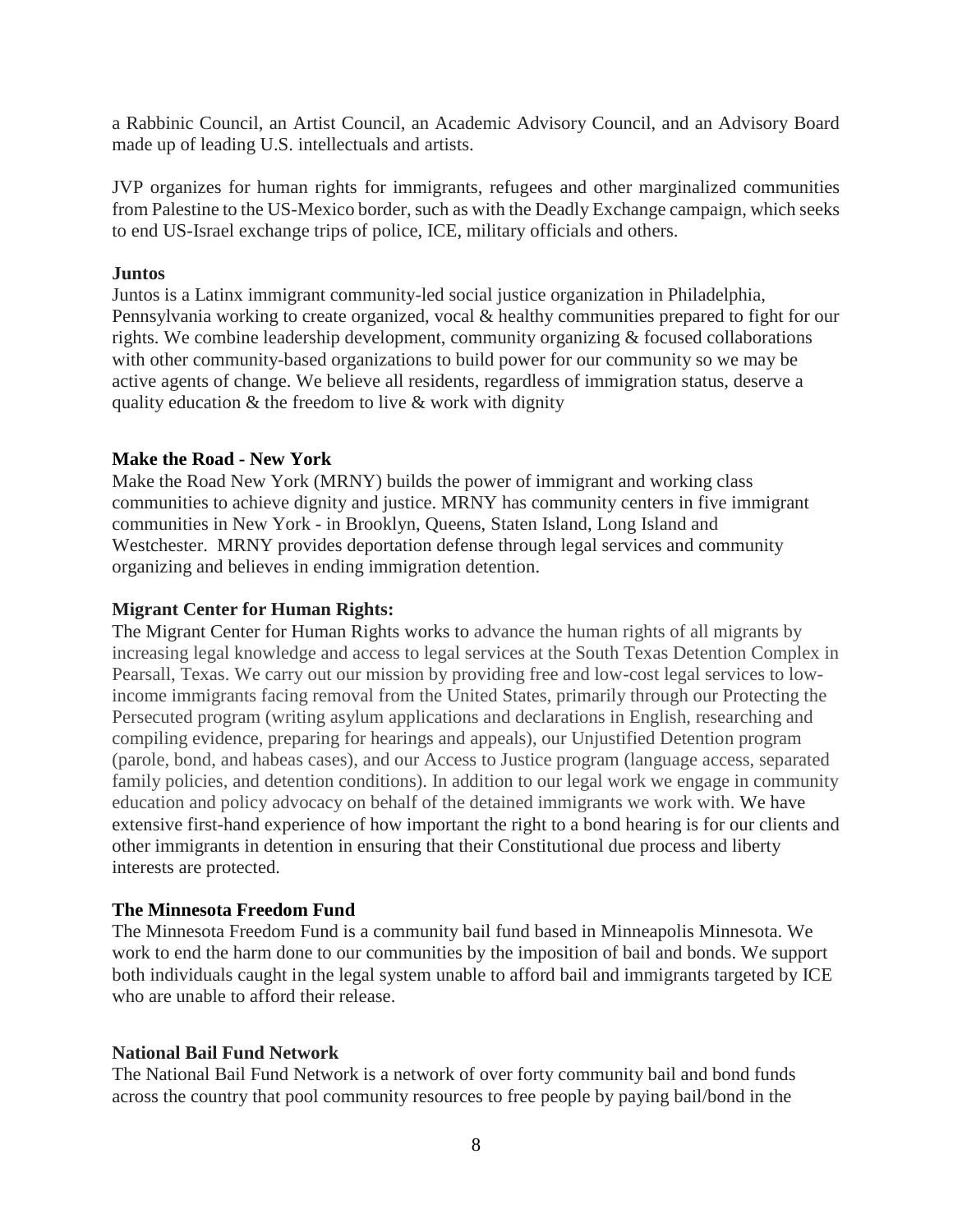criminal legal and immigration detention systems. The Network coordinates technical assistance and community-based advocacy to abolish the money bail system and pretrial detention. We believe that bail funds are a temporary intervention, not a permanent solution, to the mass injustices embodied by the criminal legal system and the immigration detention system and are dedicated to ensuring and protecting pretrial freedom.

# **The New Hampshire Conference United Church of Christ Immigrant and Refugee Support Group**

The New Hampshire Conference United Church of Christ Immigrant and Refugee Support Group was formed in 2011 to respond to immigration issues being encountered by members of our newest NH UCC congregation: Maranatha Indonesian UCC. We have since expanded our scope to include advocacy and support for immigrants of all nations

The New Hampshire Conference United Church of Christ works closely with lawyers from the NH Immigrant Rights Project so that eligible immigrants can be bonded out of detention and given post detention support until their work authorization is granted.

### **The New Orleans Workers' Center for Racial Justice**

The New Orleans Workers' Center for Racial Justice is membership organization founded by guest workers, immigrant workers, and Black residents of New Orleans in the aftermath of Hurricane Katrina. The Center is dedicated to defending civil and labor rights through organizing, advocacy, and litigation. The Center's members organized for and won welcoming city policies in New Orleans that make the city safer for all residents, both immigrant and U.S born. In 2011, two reconstruction workers represented by the Center brought suit against the Sheriff of Orleans Parish for unlawfully over-detaining immigrants—for as long as five months, without any probable cause determination. *Cacho v. Gusman*, Civ. No. 11-225 (E.D. La.). In 2013, the Sheriff agreed to stop both the unconstitutional over-detention of immigrants and the use of jail resources for civil immigration investigations, announcing a new policy that was part of the settlement of the *Cacho* case. The Center has also litigated the constitutionality of prolonged, no-bond detention of immigrants seeking humanitarian relief. *Sarmiento v. Ramos*, Civ. No. 16-1424 (W.D. La.).

### **The Northwest Arkansas Workers Justice Center**

The Northwest Arkansas Workers Justice Center (NWAWJC) is a grassroots immigrant-led organization focused on improving conditions of employment for low-wage immigrant workers in the Ozark region. By educating, organizing, and mobilizing immigrant workers, NWAWJC is building collective responses aimed at addressing the root causes by involving workers closest to the problems in determining their solutions. Since 2002, we have assisted workers living below the federal poverty line to advocate against workplace injustices.

Over 95% of NWAWJC's constituency and/or family members have been or are currently undergoing immigration proceedings, meaning our constituency's lives are already dictated by the existing immigration system. Our constituency cannot afford to lose any opportunities to due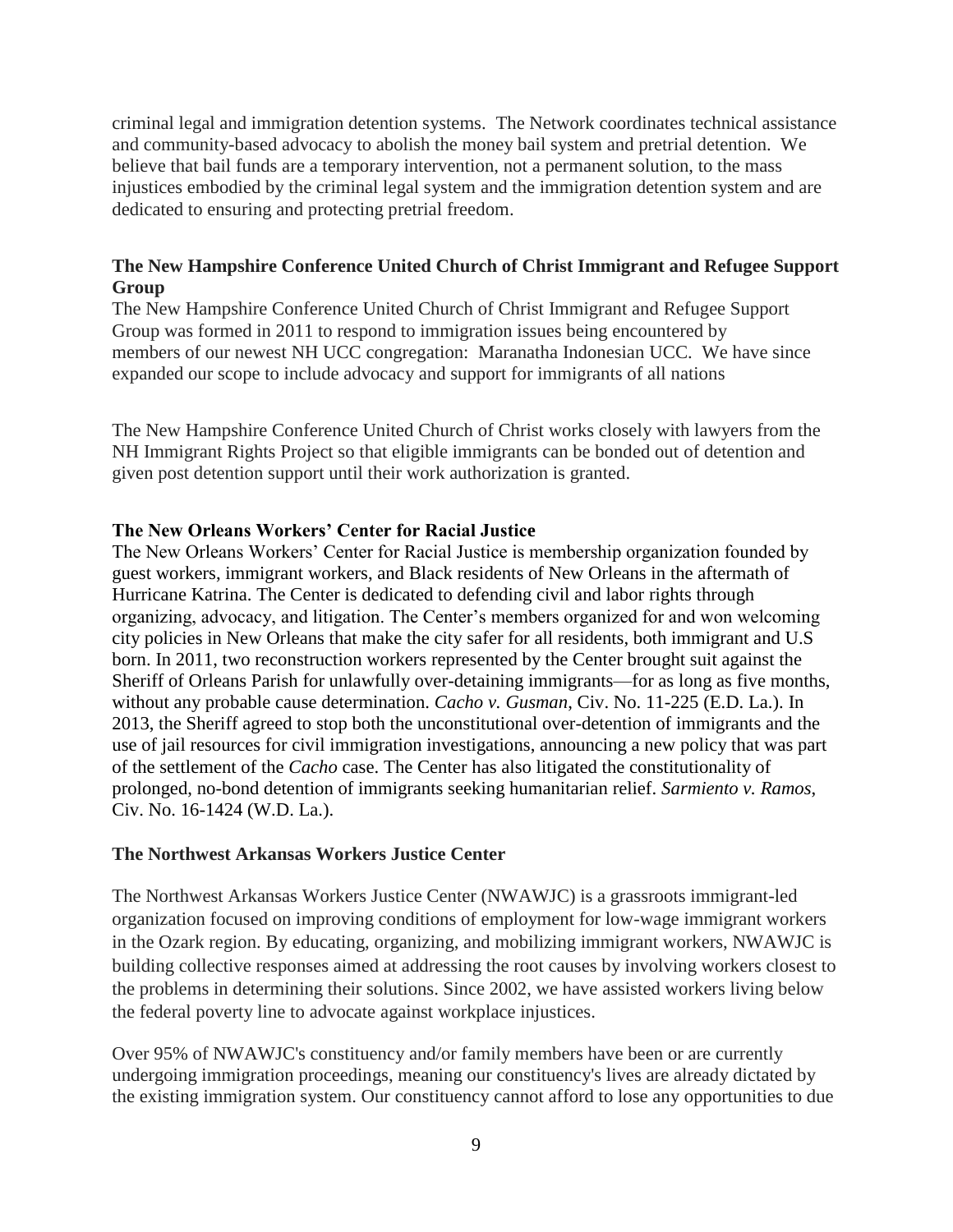process because doing so would leave our community dismembered and at further risk of victimization.

#### **Northwest Detention Center Resistance**

Northwest Detention Center Resistance (NWDC Resistance) is a volunteer grassroots collective led by undocumented immigrants and U.S. citizens located in Tacoma, Washington. It is an unincorporated association formed for the purposes of confronting human rights violations at the Northwest Detention Center and dedicated to ending the detention and deportation of immigrants. [www.nwdcresistance.org](http://www.nwdcresistance.org/)

In the Tacoma detention center, one of the largest in the country, half of the population come from the border, most are asylum seekers. Again and again we have seen asylum seekers joining hunger strikers demanding their release after languishing for months in detention. Most have been told they would been granted parole or bonds. When this doesn't happen, people detained do the only recourse they have: peaceful protest through a hunger strike. When hunger strikes happen, people detained send their demands to the public and to ICE, every time demands include the opportunity to have a bond hearing and to an affordable bond. We can't allow indefinite detention, and we shouldn't allow an unfair system that seeks to punish people in civil immigration matters to deny the chance to be released to continue the process in the outside with their families.

### **Organized Communities Against Deportations, Chicago**

OCAD is an undocumented-led group that organizes against deportations, detention, criminalization, and incarceration, of Black, brown, and immigrant communities in Chicago and surrounding areas. Through grassroots organizing, legal and policy work, direct action and civil disobedience, and cross-movement building, we aim to defend our communities, challenge the institutions that target and dehumanize us, and build collective power. We fight alongside families and individuals challenging these systems to create an environment for our communities to thrive, work, and organize with happiness and without fear.

### **Project South**

Project South is a social justice organization founded in 1986 based in Atlanta that defends and protects Muslim, Middle Eastern, South Asian, immigrant, and Black communities. Project South has worked for years on combating oppressive policies, organizing to shut down detention centers in Georgia, and ending detention pipelines through publishing comprehensive reports on the human rights violations in Georgia detention centers, educating the public, lobbying against anti-immigrant bills, engaging in impact litigation, and working to combat local law enforcement collaboration with ICE.

#### **Puente Arizona**

Puente Arizona grassroots migrant justice organization based in Phoenix, Arizona. We develop, educate, and empower migrant communities to protect and defend our families and ourselves in order to enhance the quality of life of our community members.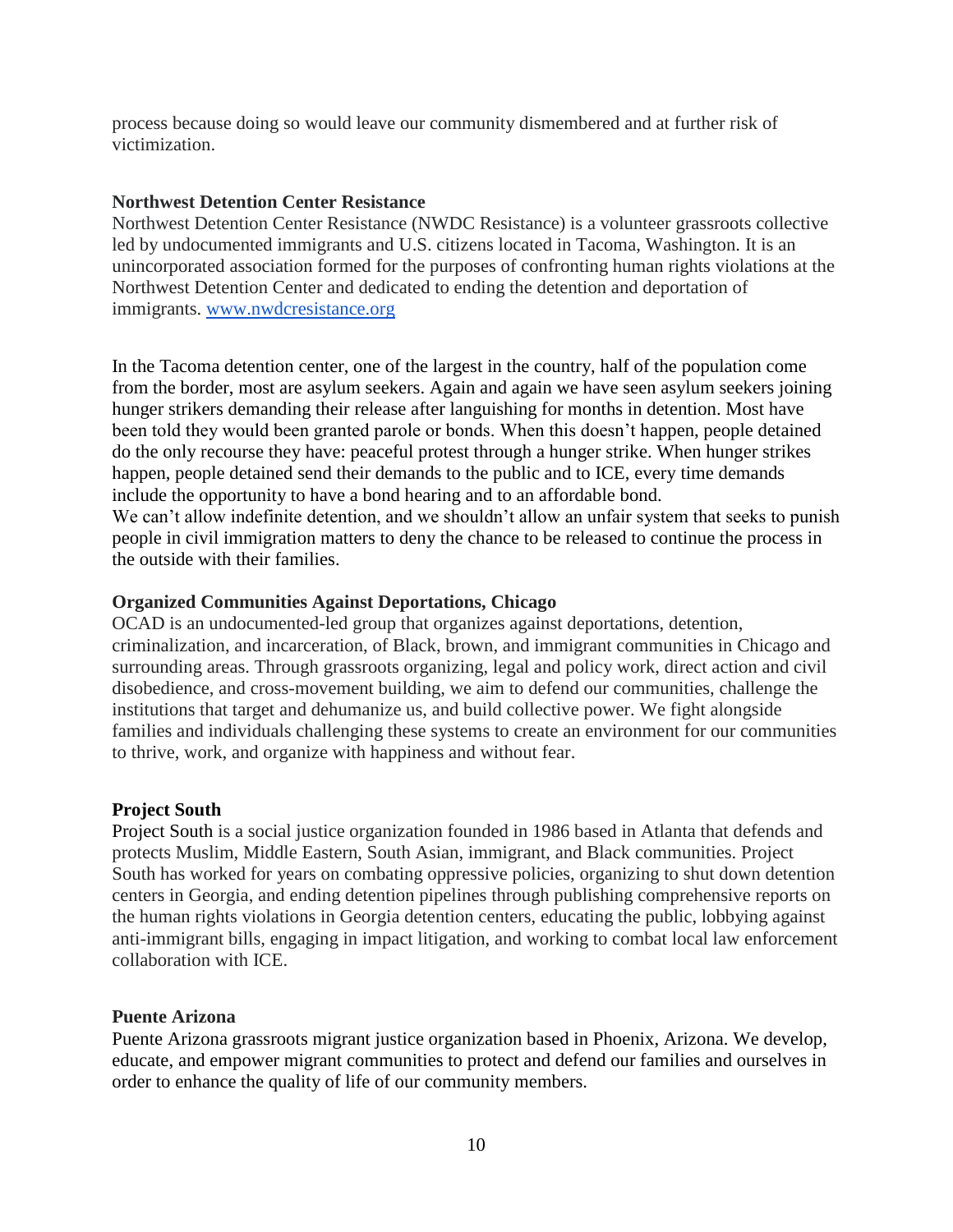#### **Racial Justice Action Center**

RJAC's model of organizing emphasizes deep leadership development to facilitate transformation on an individual, community and societal level. This approach is being developed by seasoned organizers who have identified the strengths and weaknesses of traditional social justice organizing and are working to create a model that is more effective, sustainable, democratic and is led by poor and working class people of color.

#### **Refugee and Immigrant Center for Education and Legal Services (RAICES):**

RAICES is a 501(c)(3) nonprofit agency that promotes justice by providing free and low-cost legal services to underserved and often detained immigrant children, adults, families, and refugees in Texas. Since June of 2018, RAICES has paid over 260 individual bonds in 20 different states from 48 different detention centers. RAICES is committed to ending mass detention and deportation of immigrants through robust legal aid, outreach, and advocacy programs.

#### **The Social Justice Ministry of the Illinois Conference of the United Church of Christ**

The Social Justice Ministry of the Illinois Conference of the United Church of Christ (UCC) represents 241 UCC congregations throughout the state of Illinois that seek of live out the words of the Prophet Micah, "What does the Lord Require of You but to do justice, love kindness and walk humbly before your God (Micah 6:8)." We are the social conscience of the Church within the state. We advocate for just and ethical policies that embrace, protect and affirm the human dignity of all of God's Children. We strongly opposed the forced separation of families and children.

### **Southeast Immigrant Rights Network (SEIRN)**

The mission of the Southeast Immigrant Rights Network (SEIRN) is to lift up the voice and the leadership of immigrant communities of the Southeast at the regional and national levels. We promote collaboration and exchange between our members, as well as political education and collective action to build just and inclusive communities.

SEIRN collaborates with 30 immigrant rights organizations in the Southeast of United States, more than half of our organizational members work with immigrant families to stop the deportation of their loved ones.

#### **Southerners on New Ground, southern regional**

SONG envisions a sustainable South that embodies the best of its freedom traditions and works towards the transformation of our economic, social, spiritual, and political relationships. We envision a multi-issue Southern justice movement that unites us across class, age, race, ability, gender, immigration status, and sexuality: a movement in which LGBTQ people – poor and working class, immigrant, people of color, rural – take our rightful place as leaders shaping our region's legacy and future. We are committed to restoring a way of being that recognizes our collective humanity and dependence on the Earth.

With the Attorney General's move to strip immigration judges of any discretion in issuing bonds to non-citizens in immigration proceedings, this administration continues to demonstrate its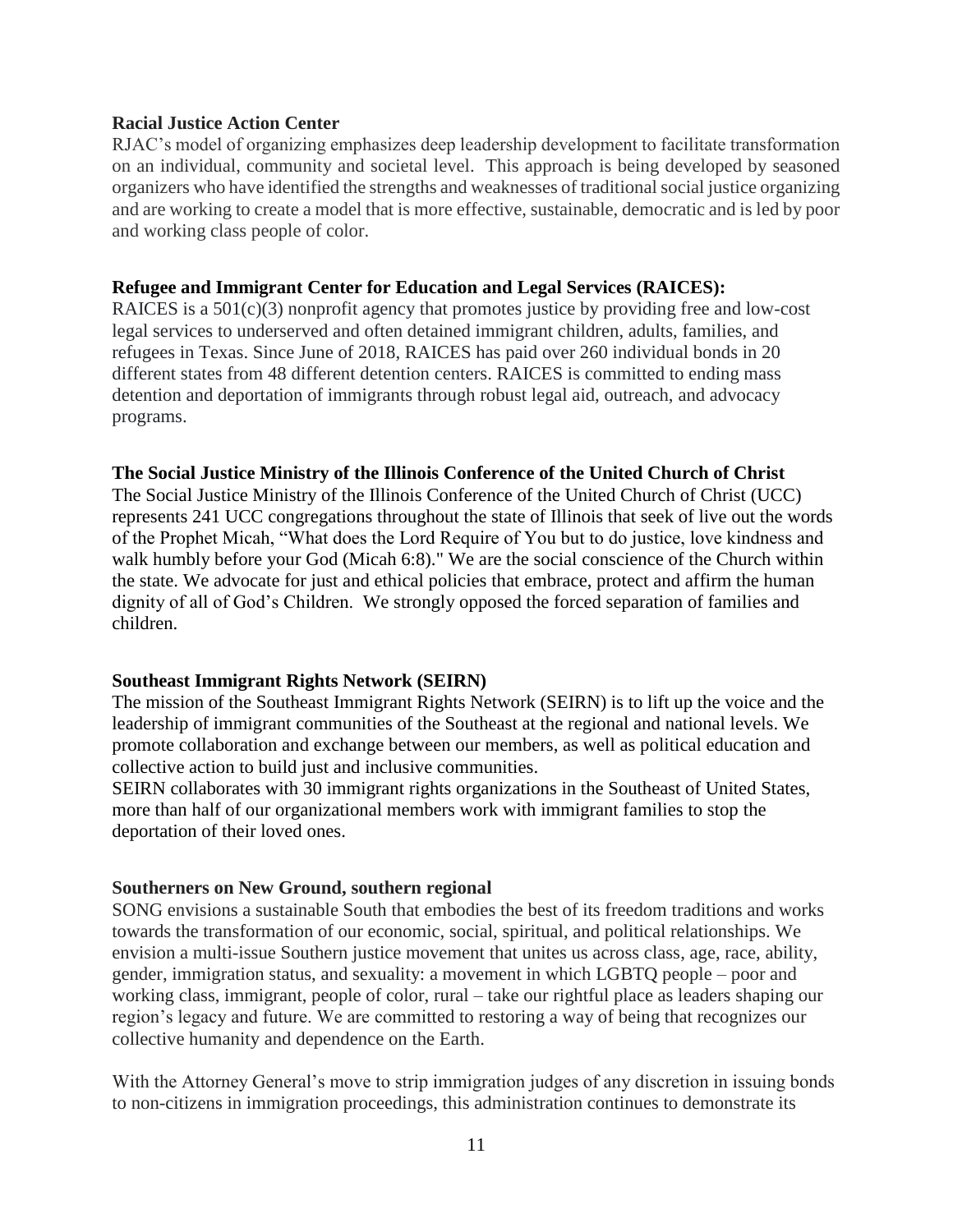disregard for human rights. Denying petitioners the opportunity to make their case before an immigration judge is the latest offensive in Jeff Sessions' all out assault on immigrants. Leaving the issuance or denial of immigration bonds to the enforcement agency that feeds people into detention centers owned by corporations that have funded this administration is as unethical as Trump's racist agenda is immoral.

#### **Transgender Law Center ("TLC")**

Transgender Law Center is the largest national trans-led organization advocating selfdetermination for all people. Grounded in legal expertise and committed to racial justice, TLC employs a variety of community-driven strategies to keep transgender and gender nonconforming ("TGNC") people alive, thriving, and fighting for liberation. TLC believes that TGNC people hold the resilience, brilliance, and power to transform society at its root, and that the people most impacted by the systems TLC fights must lead this work. TLC builds power within TGNC communities, particularly communities of color and those most marginalized, and lays the groundwork for a society in which all people can live safely, freely, and authentically regardless of gender identity or expression. TLC works to achieve this goal through leadership development and by connecting TGNC people to legal resources. It also pursues impact litigation and policy advocacy to defend and advance the rights of TGNC people, transform the legal system, minimize immediate threats and harms, and educate the public about issues impacting our communities.

#### **UndocuBlack Network**

UndocuBlack is a multigenerational network that fosters community, facilitates access to resources, and contributes to transforming the realities of currently and formerly undocumented Black people, so that all people are thriving. In order for us to center the humanity, dignity, and well-being of our communities we have to move beyond survival. For our community migration is survival, and being able to access lives outside of detention centers is a part of how Black immigrants move beyond survival.

#### **Unitarian Universalist Association (UUA):**

As an Association of Unitarian Universalist spiritual communities, we are committed to [Seven](https://www.uua.org/beliefs/what-we-believe/principles)  [Principles](https://www.uua.org/beliefs/what-we-believe/principles) that include the worth of each person, the need for justice and compassion, and the right to choose one's own beliefs. Our 2018 General Assembly called on our 1000+ member congregations and our denomination to demand an end family separation and detention of asylum seekers and to abolish ICE. As people of faith we believe in interdependence so we know that none of us are free until we are all free and what we do to our siblings, we do to ourselves. Unitarian Universalist congregations, clergy and members are living our values through providing sanctuary, raising money for bond funds, fighting policies that criminalize those who migrate, opening our homes to asylum seekers, providing pastoral visits to folks in ICE jail and struggling for a world where love knows no borders. Asylum seekers, like so many who migrate for so many reasons, deserve to pursue relief outside of jail.

### **Vermont Freedom Bail Fund /El Fondo Para La Libertad VT**

Vermont Freedom Bail Fund/El Fondo para Libertad VT is a tax-deductible fund available to bail out immigrants living in Vermont held by ICE on immigration charges. Our volunteer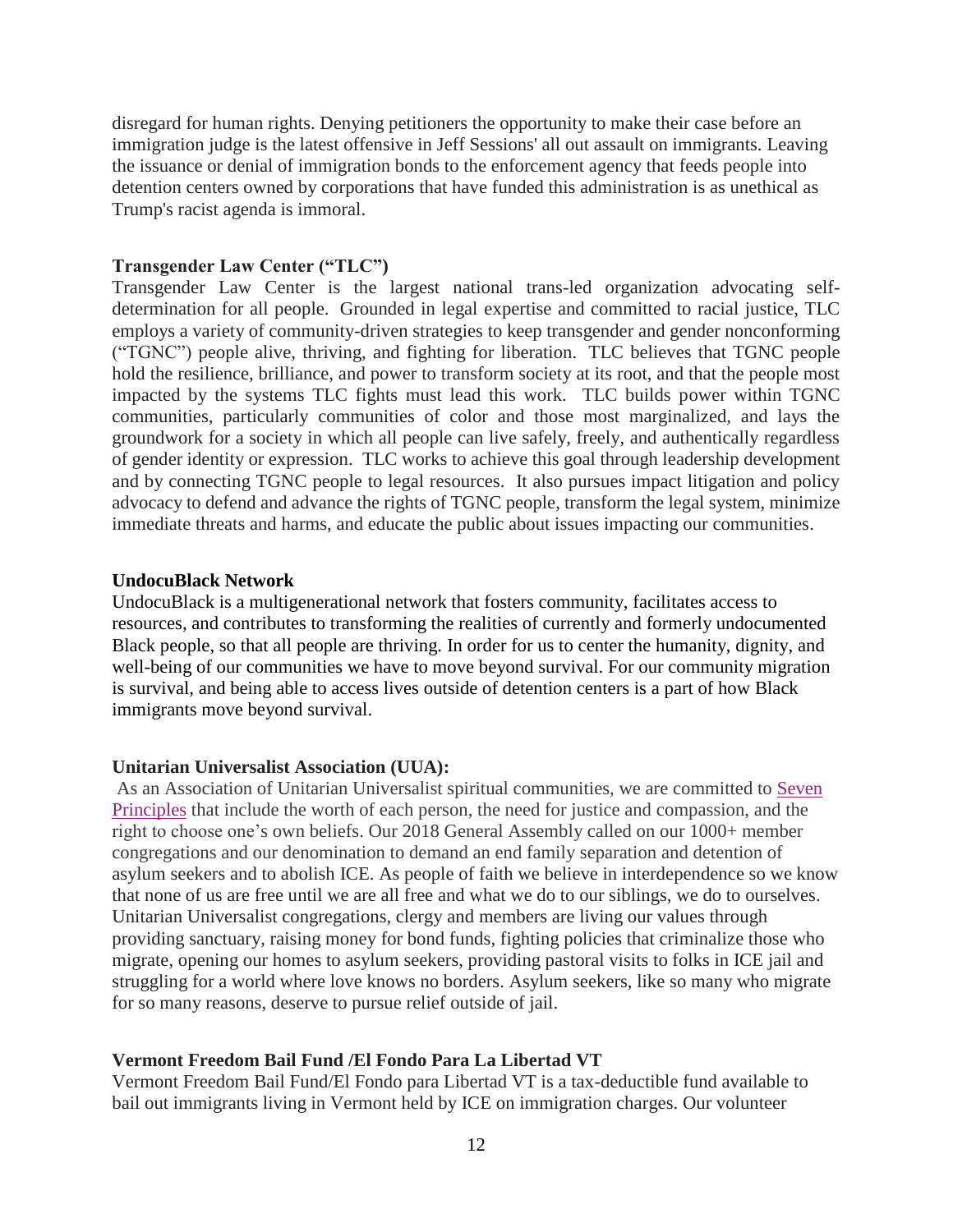Steering Committee supports human rights for immigrants in order that they be freed from the prison system to rejoin their families and communities, have wider legal options, get help in preparing their cases, be able to earn their living, and maintain their human dignity. We see impartial bond hearings as an essential antidote in the current immigration system that expresses explicit bias against immigrants.

#### **We Count, Florida**

WeCount! strives to build the power of Latin American immigrants and farm workers in Homestead, Florida to fulfill their aspirations of justice and equality through education, developing leaders, organizing, cultural work, building coalitions, and collective action.

#### **Women Watch Afrika, Inc. (WWA), Georgia**

Woman Watch Afrika, Inc. is a social justice community-based organization that advocates for the protection and defense of refugees and immigrants, to end all forms of dehumanizing, and unjust detention and anti-immigrant policies directed at our people.

**Women on the Rise** is a membership-based organization of women targeted and/or impacted by the criminal "justice" system. **Women on the Rise** works to educate, heal, and empower ourselves, one another, and our communities to demand justice, dignity, and liberation for all.

#### **ARGUMENT**

#### **I. The Due Process Clause Protects Noncitizens from Biased Decisionmakers**

"[T]he Due Process Clause applies to all 'persons' within the United States, including [noncitizens], whether their presence here is lawful, unlawful, temporary, or permanent."

*Zadvydas v. Davis*, 533 U.S. 678, 693 (2001). It entitles a person to an impartial and disinterested tribunal in both civil and criminal cases. *Marshall v. Jerrico, Inc.*, 446 U.S. 238, 242 (1980). The neutrality requirement helps guarantee that life, liberty, or property will not be taken based on an erroneous or distorted conception of the facts or the law. *See Mathews v. Eldridge*, 424 U.S. 319, 344 (1976).

"[T]he constitutional due process requirement that the hearing be before a fair and impartial arbiter" requires the recusal of IJs under certain circumstances. *Matter of Exame*, 18 I&N Dec. 303, 306 (BIA 1982). First, an IJ must recuse where "it [is] demonstrated that [he] had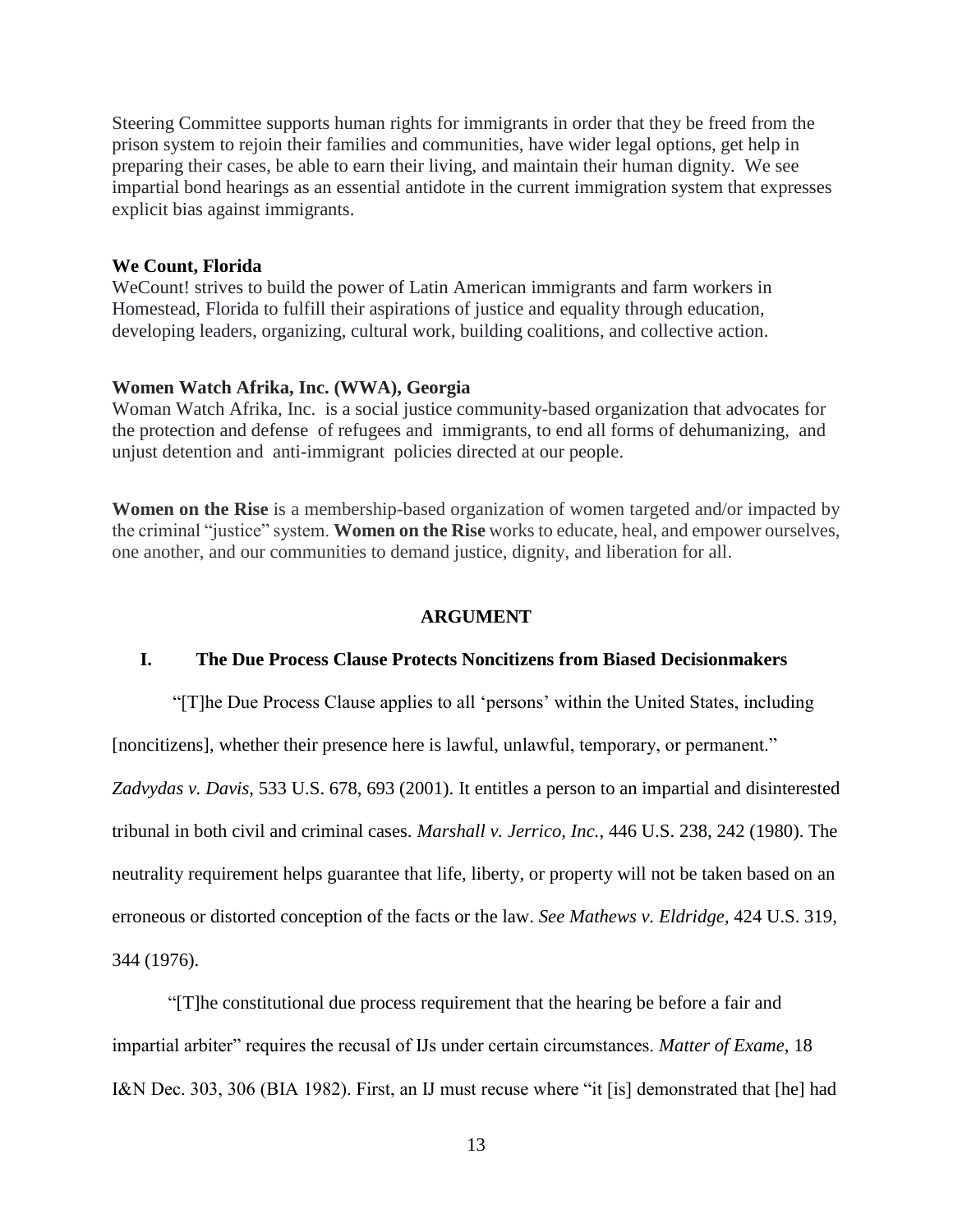a personal, rather than judicial, bias stemming from an 'extrajudicial' source which resulted in an opinion on the merits on some basis other than what the immigration judge learned from his participation in the case." *Id.* Second, even when the conduct at issue is internal to the proceedings, an IJ must recuse where "such pervasive bias and prejudice is shown by otherwise judicial conduct as would constitute bias against a party." *Id.*

Even if an IJ did not intend to become an advocate for the government, judicial conduct is improper whenever a judge appears biased. *Abulashvili v. Att'y Gen. of U.S.*, 663 F.3d 197, 207 (3d Cir. 2011). An IJ has a duty to conduct hearings in an unbiased way to afford each petitioner a fair and full opportunity to be heard. *See Huang v. Gonzales*, 453 F.3d 142, 148 (2d Cir. 2006); *Islam v. Gonzales*, 469 F.3d 53, 55 (2d Cir. 2006).

The right to an impartial decisionmaker is inherent in due process. *Goldberg v. Kelly*, 397 U.S. 254, 271 (1970). This well-established principle "preserves both the appearance and reality of fairness . . . by ensuring that no person will be deprived of his interests in the absence of a proceeding in which he may present his case with assurance that the arbiter is not predisposed to find against him." *Marshall*, 446 U.S. at 242. "Fairness of course requires an absence of actual bias . . . [b]ut our system of law has always endeavored to prevent even the probability of unfairness." *In re Murchison*, 349 U.S. 133, 136 (1955).

Thus, in determining whether a decisionmaker possesses the requisite impartiality to adjudicate a matter, "[t]he inquiry is an objective one" that asks "not whether the [decisionmaker] is actually, subjectively biased, but whether the average [decisionmaker] in his position is 'likely' to be neutral." *Caperton v. A.T. Massey Coal Co., Inc.*, 556 U.S. 868, 881 (2009). One measure of fairness is an adjudicator's personal and financial interests. *Cf. In re* 

14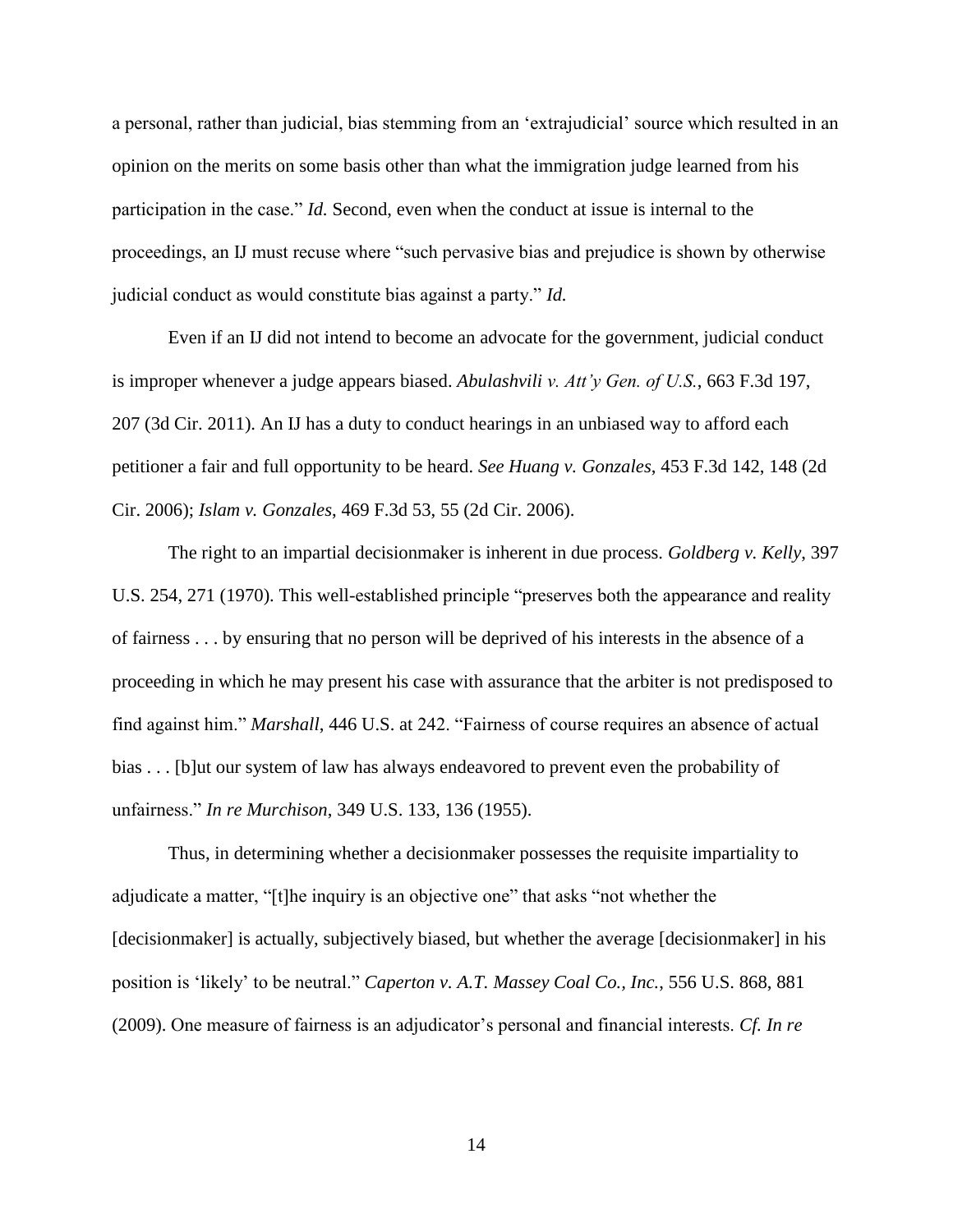*Murchison*, 349 U.S. at 136 ("[N]o man can be a judge in his own case and no man is permitted to try cases where he has an interest in the outcome.").

#### II. **Attorney General Sessions Is Biased Against Asylum Seekers and In Favor of Mass Incarceration and Totalitarianism**

Sessions has "adjudged the facts as well as the law" of this case in advance of hearing it. *Cinderella Career & Finishing Schools, Inc. v. FTC*, 425 F.2d 583, 591 (DC Cir. 1970). He has made public statements and enacted devastating policies that have entrenched him in a position that is anti-immigrant. He works for an Administration that unethically benefits from the profits of private prison companies. He has consistently consolidated totalitarian power in the realm of immigration enforcement, seriously limiting the power of IJs and increasing the power of ICE. Thus, he has a personal bias stemming from "extrajudicial" sources, which will inevitably result in an opinion on the merits on some basis other than what he learns from his participation in the case. *See Matter of Exame*, 18 I&N Dec. at 306.

Sessions has enacted a regime that is profoundly anti-asylum. After issuing a memorandum asking all federal prosecutors to make "immigration offenses higher priorities," criminal prosecutions for "illegal entry" and "reentry" have increased by 27 percent.<sup>2</sup> These directives, however, do not mention asylum. It is not a crime to seek asylum. Rather, it is a fundamental human right, and all parties to the 1951 Refugee Convention (including the United States) are prohibited from penalizing asylum seekers "on account of their illegal entry or presence"—a protection created following World War II when many states treated refugees as "illegal entrants."<sup>3</sup> The United States, under Sessions' directives, is now violating international law.

 $\overline{\phantom{a}}$ 

<sup>2</sup> Human Rights First, *Seeking Asylum is not a crime, but Trump is prosecuting them anyway* (July 20, 2017), available at https://www.humanrightsfirst.org/blog/seeking-asylum-not-crime-trump-prosecuting-them-anyway 3 *Id.*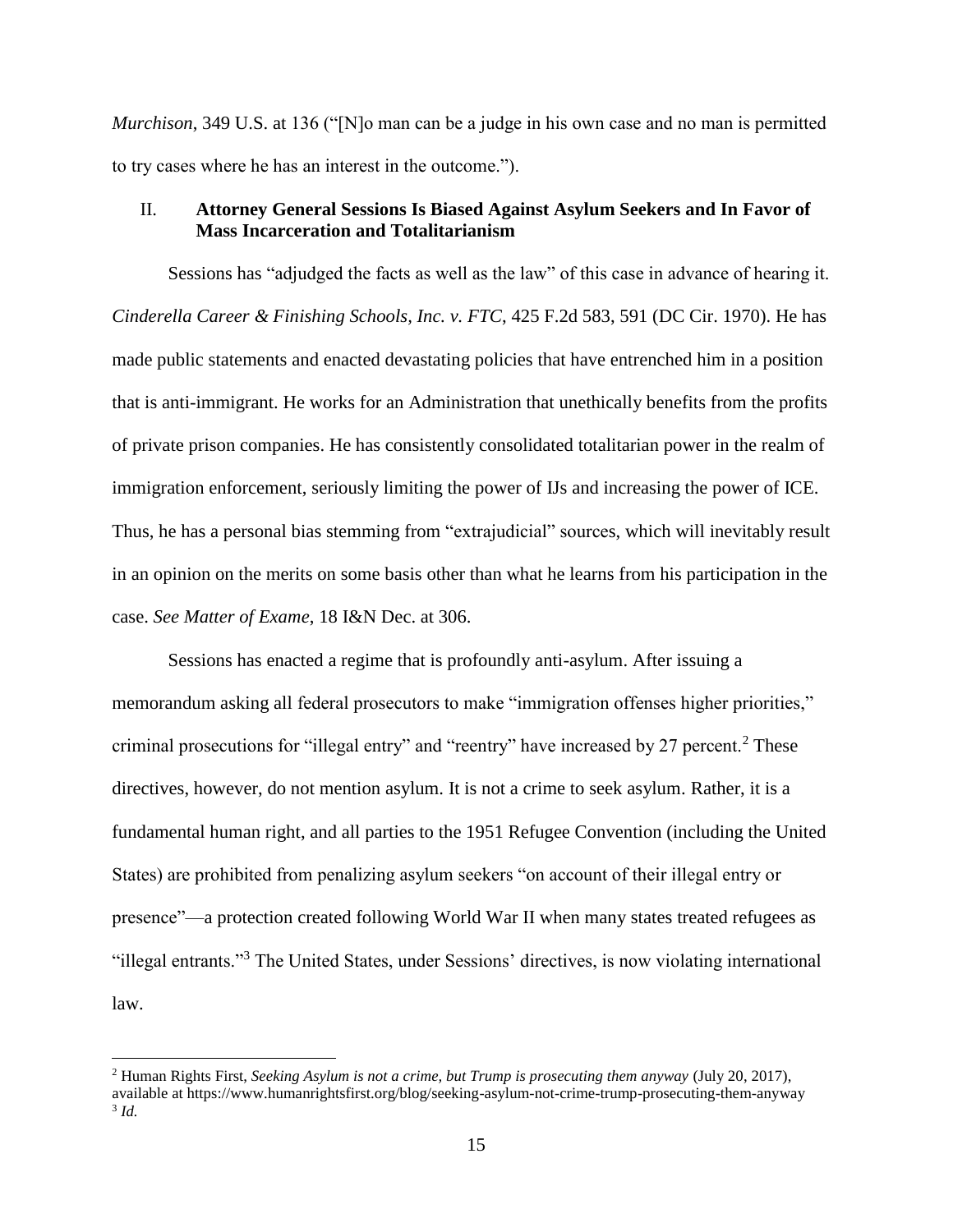Worse, Sessions oversaw the implementation of a Zero Tolerance program that led to separation of asylum-seeking parents from their minor children. He announced a goal of 100% prosecution of all who enter the United States illegally. When parents are prosecuted and imprisoned, their children are necessarily separated from them. Children are detained in cages and tent cities, with reports that staff members are prevented from physically comforting them and reports of distraught parents killing themselves in detention centers.<sup>4</sup>

Sessions has also worked to limit protections for asylum-seekers asking for protection from gangs and domestic abusers. *See Matter of A-B-*, 27 I&N Dec. 316 (A.G. 2018). In a deeply flawed legal decision, Session launched an assault on decades of settled asylum law and set up asylum seekers to fail their credible fear interviews. Sessions declared that the plight of domestic and gang violence survivors is "merely personal," deliberately ignoring that Central American governments are unable and unwilling to provide effective protection to refugees fleeing these harms. Sessions has directed asylum officers to implement new, illegal rules for credible fear screenings, leading to unjustified deportations of vulnerable asylum-seekers.

These assaults on asylum seekers must be understood in the context of financial incentives. The Trump Administration has been funded by private prison companies, which massively benefit from the expansion of immigration detention. Immigration detention will further expand if *Matter of X-K-* is overturned and asylum seekers are no longer entitled to a bond hearing before an IJ. Indeed, private prison stocks are up 100% since Trump's victory because they know that his Administration is pro-mass incarceration of immigrants.<sup>5</sup> The largest

 $\overline{\phantom{a}}$ 

<sup>4</sup> Christopher Ingraham, *Sessions says family separation is 'necessary' to keep the country from being 'overwhelmed.' Federal immigration data says otherwise*, Wash. Post (June 18, 2018), available at https://www.washingtonpost.com/news/wonk/wp/2018/06/18/sessions-says-family-separation-is-necessary-to-keepthe-country-from-being-overwhelmed-federal-immigration-data-says-otherwise/?utm\_term=.218905d1c2ee <sup>5</sup> Heather Long, *Private Prison Stocks Up 100% Since Trump's Win*, CNN (Feb. 24, 2017), available at https://money.cnn.com/2017/02/24/investing/private-prison-stocks-soar-trump/index.html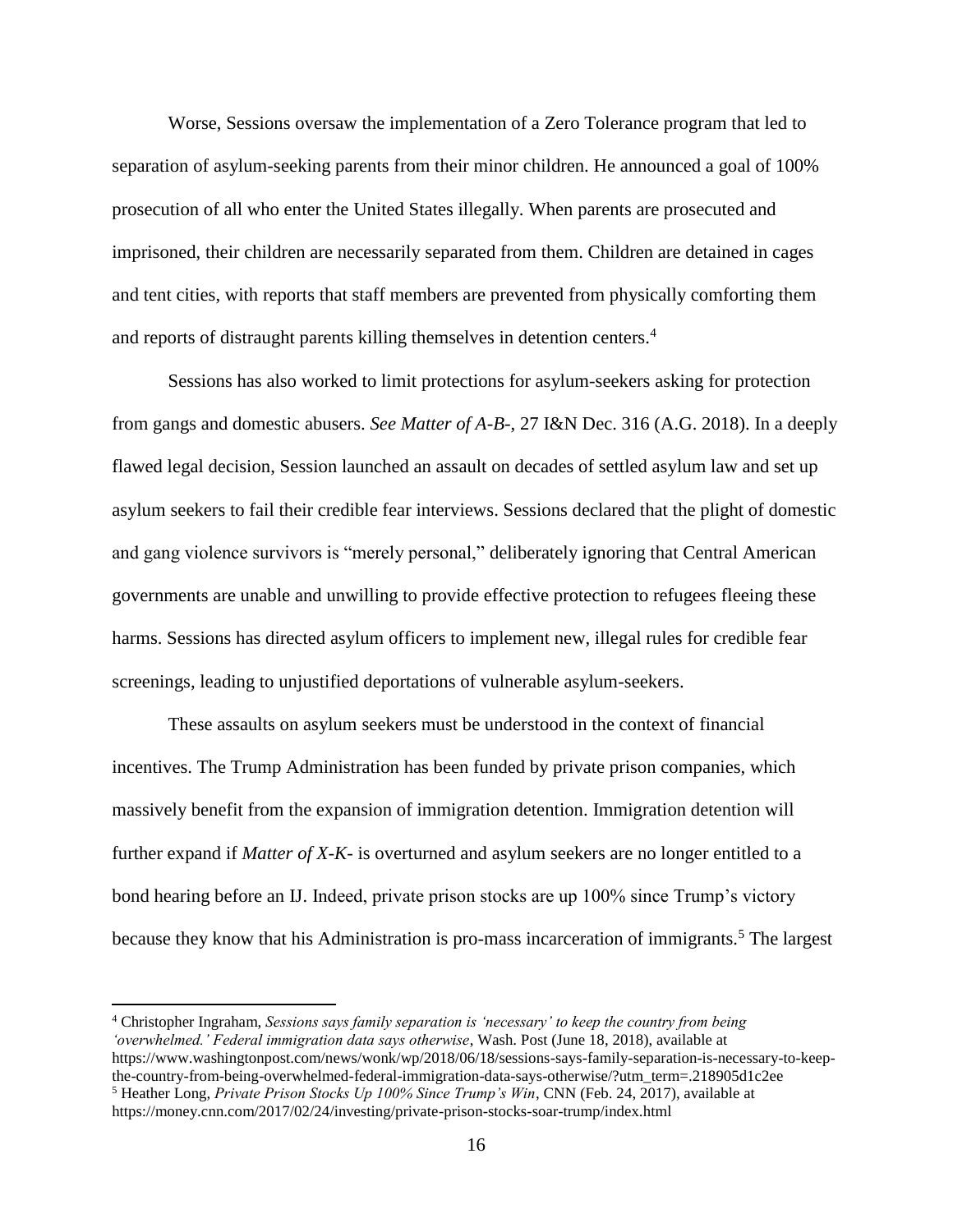private prison contractors reap sizeable annual profits from detaining immigrants, including asylum seekers.<sup>6</sup> CoreCivic, Inc. and GEO Group, Inc.—which collectively manage more than half of private prison contracts in the country—earned combined revenue exceeding \$4 billion in Fiscal Year 2017.<sup>7</sup> They have spent millions of dollars on lobbying and campaign contributions, seeking to sway the political process toward detention-focused policies that favor their interests—a tactic that appears to be paying off in the Trump era.<sup>8</sup>

The Trump Administration has a history of unethical behavior that creates an impression that its actors are susceptible to graft. The District of Columbia has sued Trump in federal court under the Emoluments Clause because he accepts money from foreign agents in violation of the U.S. Constitution. *Dist. of Columbia v. Trump*, 315 F.Supp.3d 875 (D. Md. 2018). More than half of Trump's Cabinet members have been the subject of ethics violation allegations for using government funds for private use or accepting gifts from lobbyists.<sup>9</sup> To date, Trump has refused to divest from his vast business empire, holding onto an organization made up of hundreds of different companies in at least 20 countries.<sup>10</sup> There have been bipartisan calls for Trump to follow the example of every modern president and sell his interests in these businesses because his failure to do so gives rise to "intractable conflicts of interest."<sup>11</sup> It is still impossible to know whether key decisions in the areas of taxes, regulation, environmental policy, employment and

 $\overline{\phantom{a}}$ 

<sup>6</sup> Livia Lunn, *Profiting from Enforcement: The Role of Private Prisons in U.S. Immigration Detention*, Migration Policy (May 2, 2018), available at https://www.migrationpolicy.org/article/profiting-enforcement-role-privateprisons-us-immigration-detention

<sup>7</sup> *Id.* 

<sup>8</sup> *Id.* 

<sup>9</sup> Scott Simon, *Government Ethics in the Trump Administration,* NPR (Aug. 11, 2018), available at https://www.npr.org/2018/08/11/637780576/government-ethics-in-the-trump-administration

<sup>10</sup> Citizens for Responsibility and Ethics in Washington, *Trump Inc: The Ethics Crisis in Trump's First 100 Days*, available at https://www.citizensforethics.org/trump-inc-ethics-crisis-trumps-first-100-days/  $11$  *Id.*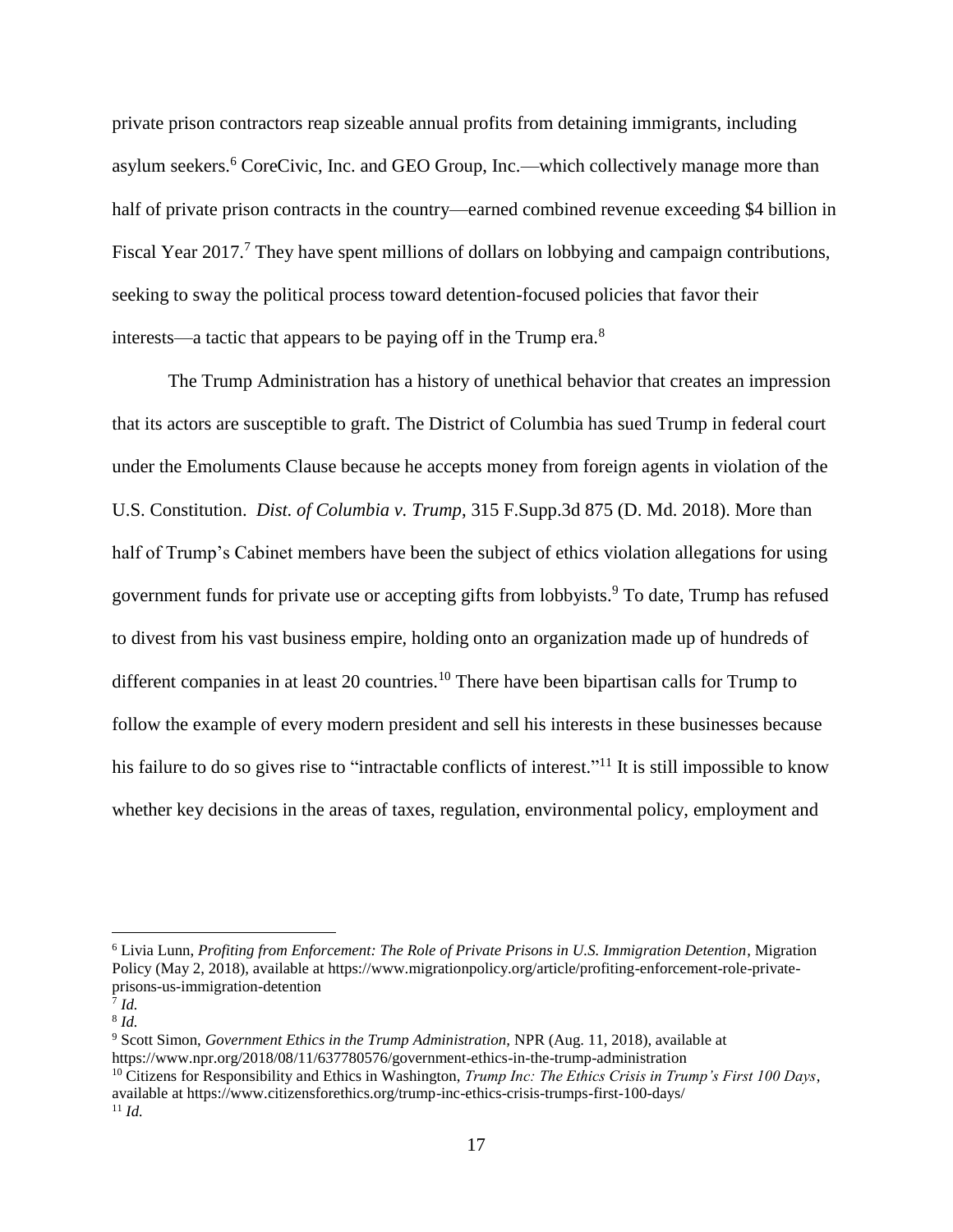housing discrimination, foreign policy, trade, *and immigration* are being made in Trump's own financial interest.<sup>12</sup>

The profit motive extends to private prisons' scrimping on medical and mental health care, food, sanitation, and safety. The conditions inside private detention facilities are inhumane and degrading. In a December 2017 report entitled, "Concerns about ICE Detainee Treatment and Care at Detention Facilities," the Office of Inspector General documented delayed medical care, lack of cleanliness and hygiene, unsafe food handling, misuse of segregation, a culture of disrespect for detainees' basic rights, and other concerns.<sup>13</sup> There have been reports of sexual abuse at the T. Don Hutto detention center in Texas, the death of a man at a facility in Aurora, Colorado, and incidences of female detainees being forced to urinate or defecate in plastic bags inside their cells at a jail in Richmond, California.<sup>14</sup> Private prisons are determined to save money at the expense of human rights.

Since taking office, Sessions has repeatedly referred cases to himself for review as a means of divesting IJs of authority and consolidating the Administration's totalitarian power in the realm of immigration law. *See e.g.*, *Matter of E-F-H-L-*, 27 I&N Dec. 226 (A.G. 2018) (undoing the requirement that asylum seekers be granted a hearing); *Matter of A-B-*, 27 I&N Dec. 316 (A.G. 2018) (rolling back protections for immigrants fleeing domestic and gang violence); *Matter of Castro-Tum*, 27 I&N Dec. 271 (A.G. 2018) (eliminating IJs' power to administratively close cases) *Matter of L-A-B-R-*, 27 I&N Dec. 245 (A.G. 2018) (narrowing grounds for good cause for an IJ to grant a continuance); *Matter of S-O-G- and F-E-B-*, 27 I&N

<sup>12</sup> *Id.* 

 $\overline{\phantom{a}}$ 

<sup>13</sup> Office of Inspector General, *Concerns about ICE Detainee Treatment and Care at Detention Facilities* (Dec. 11, 2017), available at https://www.oig.dhs.gov/sites/default/files/assets/2017-12/OIG-18-32-Dec17.pdf

<sup>14</sup> Victoria Lopez, *Watchdog Agency Issues Report on ICE Abuse as Agency Seeks to Acquire New Detention Centers*, ACLU (Dec. 15, 2017), available at https://www.aclu.org/blog/immigrants-rights/ice-and-border-patrolabuses/watchdog-agency-issues-report-ice-abuse-agency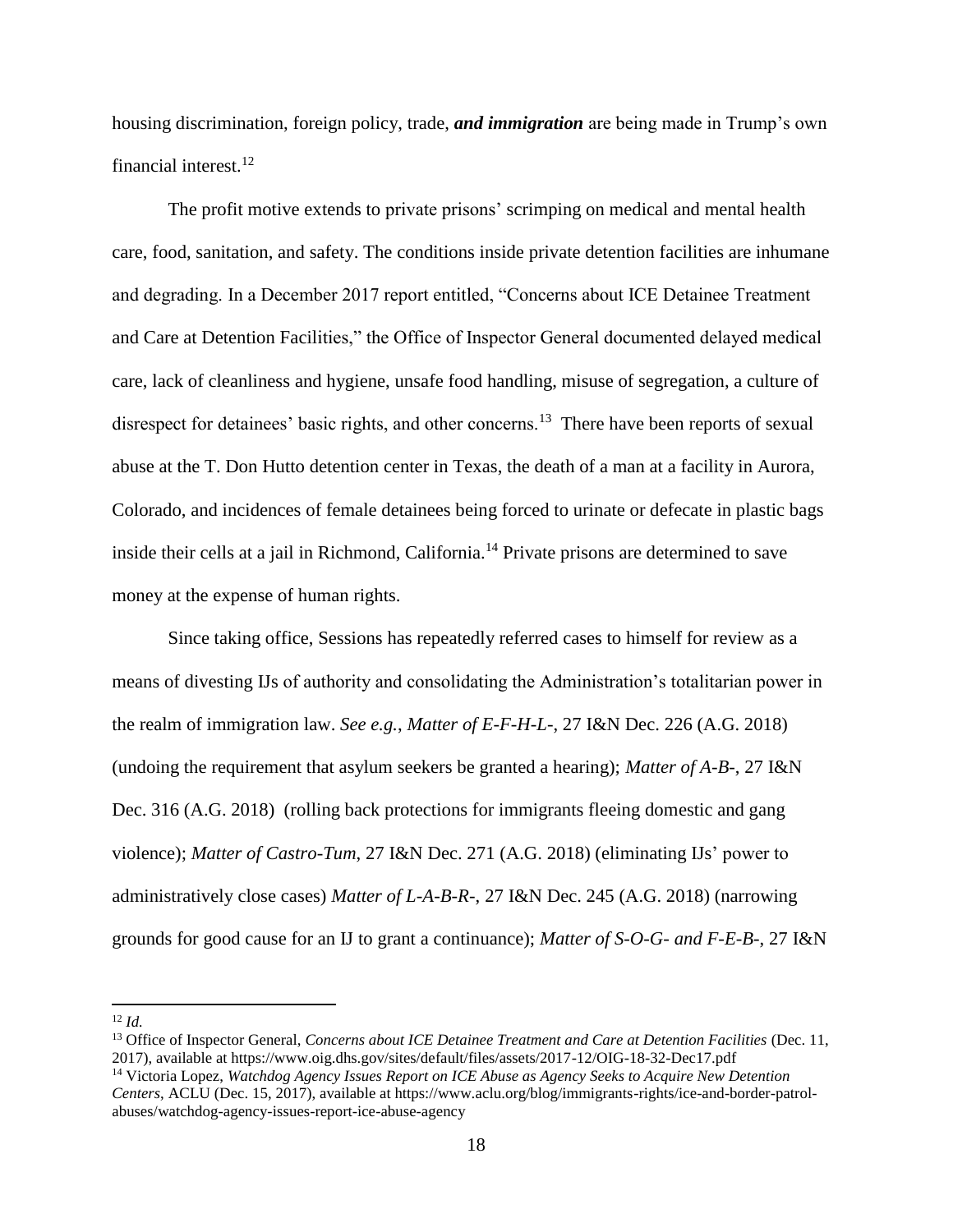Dec. 462 (A.G. 2018) (limiting IJs' power to terminate removal proceedings). In each case, he has taken the opportunity to fundamentally gut immigration laws and limit the number of people granted legal status in the United States. He has abused his authority to undermine procedural protections for noncitizens. Sessions, who was denied a federal judgeship in 1986 because of his overt racism, is now the most-prolific user of the self-referral provision since 1956.<sup>15</sup> By comparison, Eric Holder and Loretta Lynch certified a total four cases between them during the entire eight years of the Obama Administration.<sup>16</sup> Sessions is prejudging these cases in a resultoriented way as a means of enacting an anti-immigrant agenda.

#### **CONCLUSION**

Sessions is too biased to serve as an impartial adjudicator in this case. His anti-immigrant agenda is a power grab, and it marks a step on the road to totalitarianism. He desires to divest power from independent IJs and leave ICE with complete control over custody decisions as a means of deterring asylum-seekers and enriching private prison companies. The asylum process is already difficult. Most asylum-seekers are deported. Holding those who pass credible fear interviews in prison will make it harder for them to access counsel and will expose them to medical neglect, sexual assault, solitary confinement, and other inhumane and degrading detention conditions. For the reasons set forth above, Sessions should vacate the referral order or recuse himself from the decision.

Respectfully submitted,

Dated: October 29, 2018 Elizabeth Simpson

 $\overline{a}$ 

NATIONAL IMMIGRATION PROJECT

<sup>15</sup> Bea Bischoff, *Jeff Sessions is Hijacking Immigration Law*, Slate (June 13, 2018), available at https://slate.com/news-and-politics/2018/06/in-matter-of-a-b-jeff-sessions-hijacked-immigration-law-by-abusing-ararely-used-provision.html  $^{16}$  *Id.*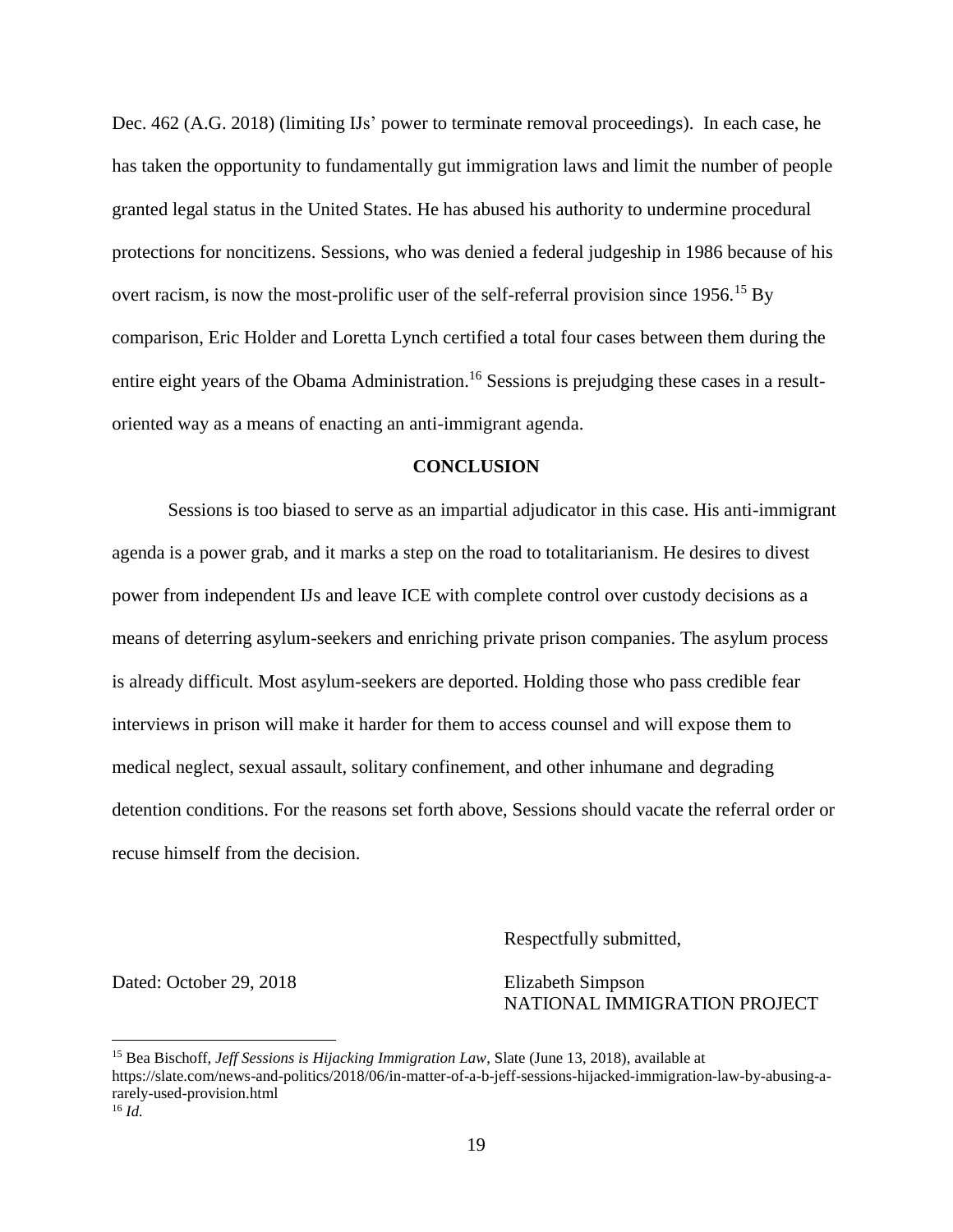OF THE NATIONAL LAWYERS GUILD 89 South St., # 603 Boston, MA 0211 (617) 227-9727 elizabeth@nipnlg.org *Counsel for Amici Curiae*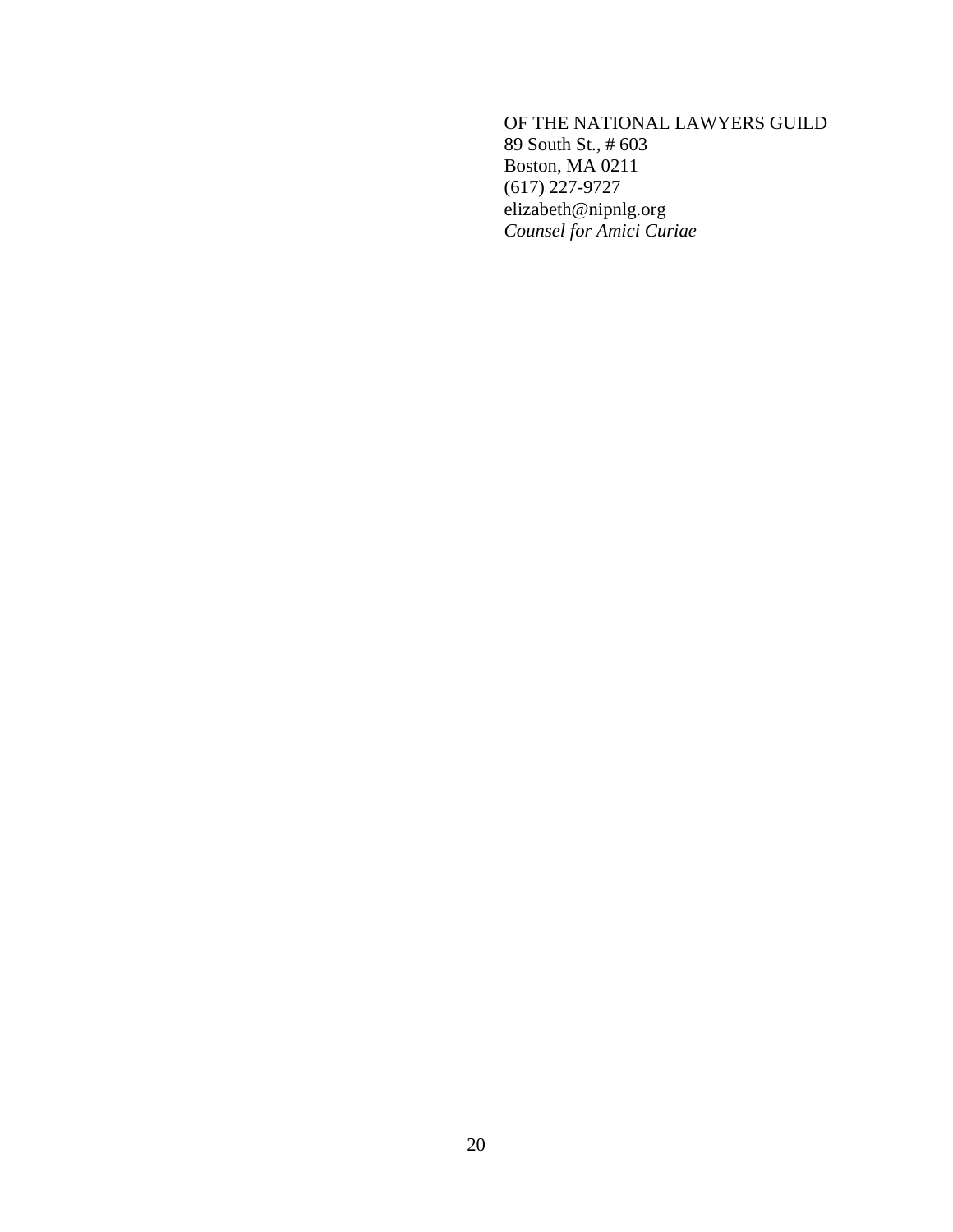# **CERTIFICATE OF COMPLIANCE**

This brief complies with the instructions in the Attorney General's referral order dated October 12, 2018, because it contains 7306 words.

Dated: October 29, 2018 /s/ Elizabeth Simpson